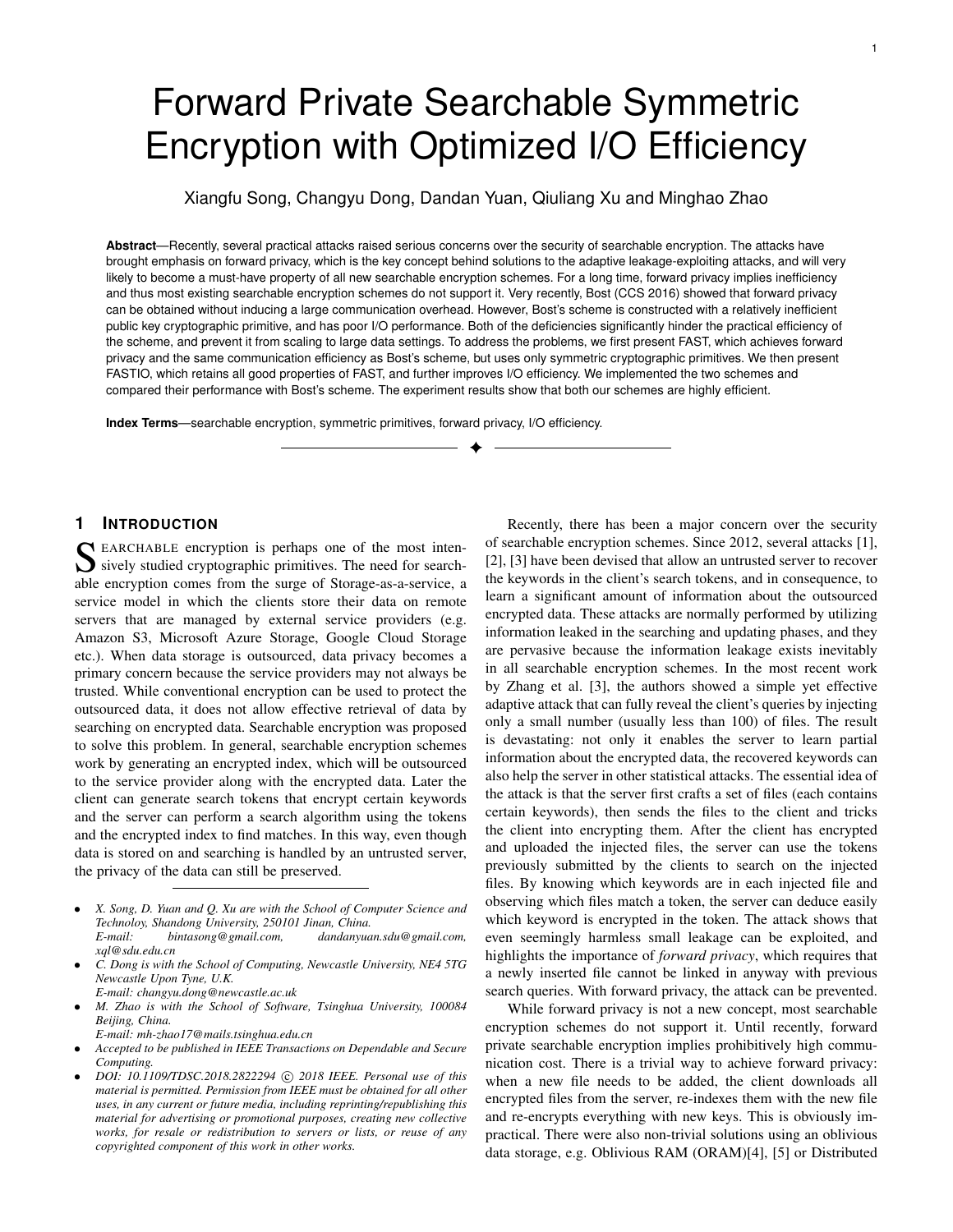Oblivious Data structure (DOD) [6], which hides search patterns and access patterns from the server. In this approach, the server cannot observe which files match the token, therefore cannot learn anything about the query. Nevertheless, the communication cost is still too high unless replying on strong assumptions like multiple non-colluding servers. One notable work by Chang and Mitzenmacher [7] achieves forward privacy without using an oblivious data storage. However, in this scheme the search query size grows linearly in the number of updates, which means after the system has run for a period of time, the communication cost for the search operation will become unacceptably high due to the ever-growing query size.

In CCS 2016, Bost [8] proposed an efficient forward secure searchable encryption scheme called Sophos that achieves a low communication cost. In this scheme, the client keeps a state for each keyword and evolves the state when updating a file on the server that contains this keyword. The state is used as an input when generating the encrypted index for the updated file, which means the previous tokens are outdated and cannot be used to match the new index. The state is kept secret from the server until the client performs a search, at which point a constant size token is generated that contains the current state. The token enables the server to recover all previous states from the current state. By knowing all states, the server can search through all updates and find matching files. Sophos uses trapdoor permutation, a public key primitive, for evolving the state so that the server, who does not know the private key, cannot predict future states. Thus when new updates come in, the server learns nothing and forward privacy is achieved.

Although Sophos is more efficient than previous forward private schemes, there are still two significant deficiencies in the design. Firstly, the scheme is based on public key cryptography. It has been showed clearly in Bost's paper [8] that if the data is updated frequently, the public key operations become a major performance bottleneck. It would be ideal if only symmetric cryptographic primitives are used. Secondly, the search operation is not I/O efficient. Recently it has been shown that I/O has become a major bottleneck that prevents searchable encryption from scaling up to large data [9], [10]. In Sophos, the locality, a measure of I/O efficiency, of the search operation increases linearly in the number of updates. The performance of the search operation is inversely proportional to the locality, which means search performance will degrade inevitably and eventually become unacceptably slow after a long run. The author acknowledged this problem but also argued that the poor locality is a necessary price paid for forward privacy.

## **1.1 Our Contributions**

Our investigation started from two questions: 1) can we construct a communication-efficient forward private searchable encryption scheme using only symmetric key primitives? 2) to what extent can we optimize the I/O efficiency under the security constraint imposed by forward privacy? We present positive answers to these two questions by constructing two new searchable encryption schemes FAST and FASTIO.

• FAST (Forward privAte searchable Symmetric encrypTion) is our first attempt to construct a forward private searchable encryption scheme using only symmetric key primitives. The design of FAST follows the state-based approach used by Sophos [8], but with a very different idea. In Sophos, the states are related by a trapdoor permutation. Since the trapdoor permutation is a public key primitive, by giving the server only the public key, the server can generate states backwards, but not forwards. This strategy however is not valid when using symmetric key primitives. The idea in FAST is inspired by singly linked list, a classic data structure. Each update is like a node in a singly linked list and contains a randomly generated ephemeral key (encrypted). The key is like the pointer in a list node that points backwards to the previous node. In FAST, a new state is generated by encrypting the previous state using the ephemeral key. Given the current key and the current state, the server can compute the previous state by decryption. The decrypted state will help the server to get the previous update and then the previous key. Iteratively, the server can find all previous states as well as all previous updates. However, since a future key is randomly generated on-the-fly by the client and is independent of the current and past keys, by no means can the server predict the future keys/states given the keys/states it has already known. Thus forward privacy is achieved.

• FASTIO, where IO in the name stands for I/O Optimized. While FAST is entirely based on symmetric key cryptography which makes it computationally more efficient, it has bad I/O efficiency. The I/O overhead comes from 1) the ephemeral keys that are required to be stored on the server, and 2) the fact that the server is forced to read the index in a very non-local manner in order to achieve forward privacy. Our idea is simple: after each search query, we can let the server store the result. Since the search result has already been revealed to the server, saving it will not leak additional information to the server. The server now needs only the latest state and does not need to store ephemeral keys anymore. In addition, the non-local reads are also minimized because the previous search result can be read continuously.

We implemented the two schemes and conducted experiments to measure their performance. The results confirm that our schemes are more efficient in terms of computation than Sophos, which is the most efficient forward private searchable encryption scheme to date. The results also confirm that FASTIO has a much better I/O efficiency, which makes its much more scalable.

# **2 RELATED WORK**

Searchable encryption The functionality of secure search can be realized by using generic cryptographic primitives such as Fully Homomorphic Encryption (FHE) [11], Oblivious RAM (ORAM)[12], [13] and Secure Multi-Party Computation(SMPC) [14], [15]. With the generic primitives, it is possible to perform secure search with minimum information leakage. However, searchable encryption based on generic primitives is inefficient and is not suitable to be used in practice. Research in practical searchable encryption started from the seminal paper by Song et al. [16], and the goal is to achieve practical efficiency and scalability with the price of accepting a small leakage.

One branch in this research area considers the static setting, in which the client encrypts the data at the setup phase, and does not update the ciphertexts on the server side afterwards. In this setting, Curtmola et al. [17] gave the first reversed-index based scheme with sub-linear efficiency. Chase and Kamara [18] also proposed a similar scheme but with a higher storage complexity. Cash et al. [9] proposed a scheme that supports boolean queries. Static searchable encryption, although can achieve sub-linear efficiency,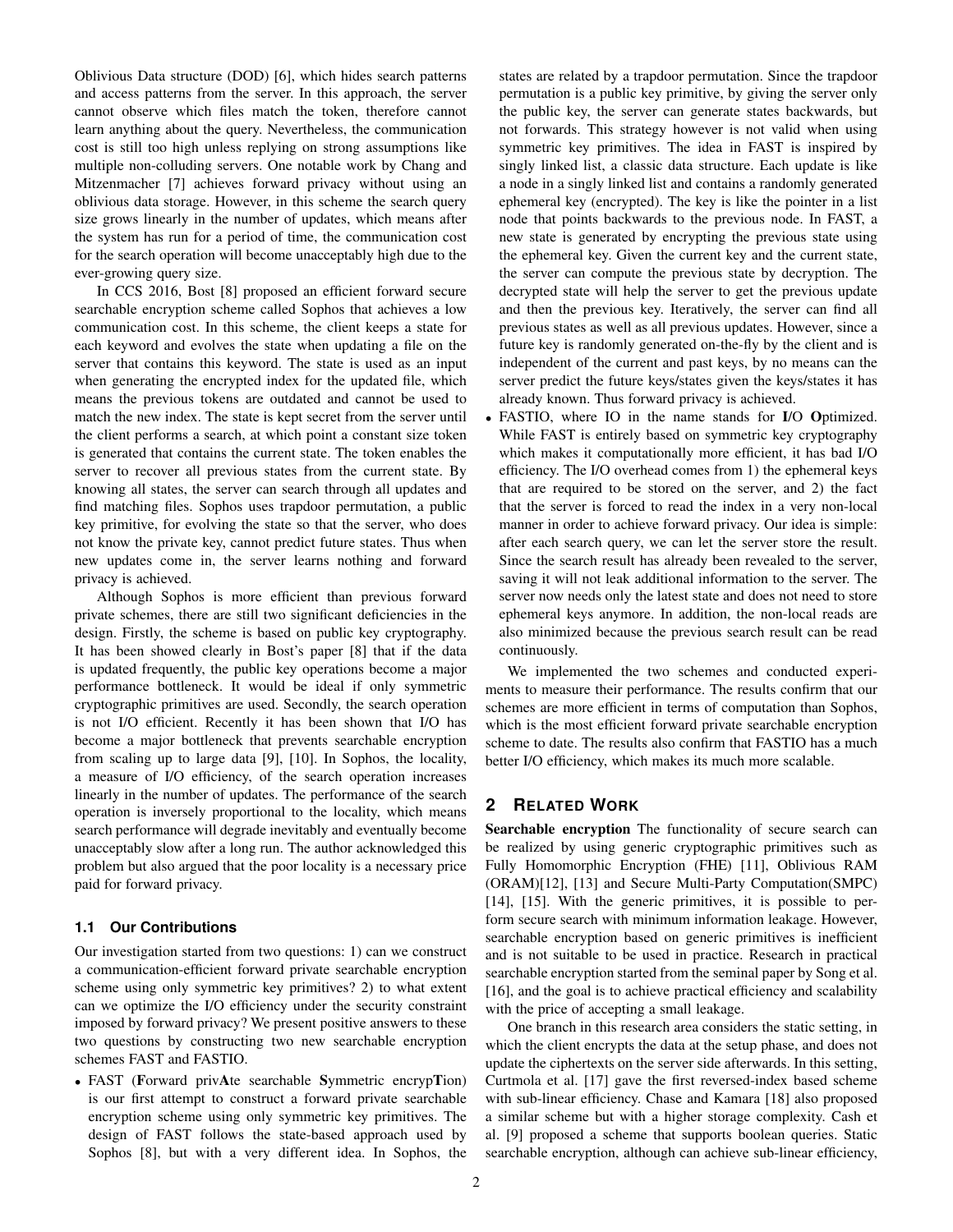are not suitable in many application scenarios where updates are required.

Dynamic searchable encryption enables the client to add and delete data items after the dataset is outsourced to the cloud. Actually, the work of Song et al. [16] supports dynamically update, but search and update operations require sequential scan performed on the full-text. Kamara et al. [19] proposed a dynamic searchable symmetric encryption (DSSE) scheme as an improvement of [17]. Their scheme achieves sub-linear search time but has a high complexity for the *add* and *delete* operations. The scheme also leaks much more information to the server than [17]. Dong et al. [20] proposed a dynamic searchable encryption scheme that supports multiple users. However the scheme is based on public key cryptography. Kamara and Papamanthou [21] proposed a parallel DSSE scheme, which leaks less information but requires multiple interactions between the server and client. Sun et al. [22] proposed a multi-client version of DSSE scheme that supports boolean query. Hahn and Kerschbaum [23] proposed a scheme that only leaks the search pattern and also achieves linear searching complexity. Naveed et al. [24] proposed a new primitive called blind-storage, and based on it, they constructed a DSSE scheme. Instead of processing and computing on the data stored on it, in this scheme, the server just acts as a transmission and storage entity. It achieves less information leakage but requires multiple rounds of interaction between the client and server. Gajek [25] proposed a DSSE scheme based on constrained functional encryption (CFE), which encodes the index as an encrypted binary tree and constructed an inner product functionality to traverse the encrypted tree. Another DSSE scheme with multi-keyword ranked search was given by Xia et al. [26].

Forward Privacy Roughly, forward privacy requires that a newly inserted file cannot be matched with previous search queries. This notion is not applicable to static searchable encryption schemes because they do not support update. Most dynamic searchable encryption schemes do not support forward privacy. To date, most existing forward secure dynamic searchable encryption schemes are constructed based on ORAM-like structure. Among them, the concept of forward privacy was firstly precisely stated by Stefanov et al. [4]. They proposed a forward private DSSE scheme based on hierarchical ORAM. Likewise, Garg et al. [5] proposed the first efficient round-optimal oblivious RAM(ORAM) scheme. As an application of their ORAM scheme, they constructed a DSSE scheme with sub-linear search efficiency that conceals the search pattern. The problem of this approach is the high communication cost that is resulted from using ORAM like structures. In the scheme of Hoang et al. [6], they use a distributed oblivious data structure that is a distributed encrypted incidence matrix created on two non-colluding servers. There are only a few forward private searchable encryption schemes that do not use ORAM. In the scheme proposed by Chang and Mitzenmacher [7], forward privacy was achieved by changing search token after each update. The tokens are unrelated. Thus to perform a search, the client needs to submit all previous tokens in the query. The most efficient forward private searchable encryption scheme was proposed by Bost [8], in which forward privacy is achieved by using a one-way trapdoor permutation to evolve a state stored at the client side.

I/O Efficiency of Searchable Encryption Focusing on the practical performance of searchable encryption, Cash et al. [9] made a compromise in security and efficiency and proposed a scheme with good I/O efficiency based on T-Set (a data structure of keyword-entry tuple). Their method was extended by Cash et al. [27]. The new scheme has a better performance in both searching and updating phase. Cash and Tessaro [10] investigated the I/O efficiency of searchable encryption and proved that it is impossible to achieve optimal server storage, read efficiency and locality at the same time due to the security requirement of searchable encryption. Following the work of Cash and Tessaro, a tight lower bound of storage locality was given by Asharov et al. [28]. A tunable SSE scheme was given by Demertzis et al. [29] in which the locality can be tuned. Recently, Demertzis et al. [30] proposed a linear-space searchable encryption scheme with constant locality and sublogarithmic read efficiency. All these schemes are mainly for the static setting and do not support dynamic update. Miers et al. [31] came up with a DSSE scheme by using oblivious update index (OUI) as an intermediate cache and pushing a bucket of document identifiers from OUI to append-only storage when that bucket is full. Their scheme has a higher I/O efficiency compared to using an ORAM scheme and achieves a better locality through the bucket mechanism, but leaks more information and does not support forward privacy.

Recent Work While this manuscript was in submission, four new papers appeared [32], [33], [34], [35]. Some ideas in this paper were independently developed in those papers. Here we provide a brief review of the overlaps and differences between our work and the simultaneous work. All four papers construct a forward private searchable encryption scheme using only symmetric key primitives. As we have discussed in section 1.1, the difficulty of using only symmetric key primitives is how to prevent the server from generating future states. In [32], the strategy is the same as that in [7], thus has a big communication overhead because a search query needs to include one token for each new update since the last search. In [33], they observe that updates are naturally ordered in a sequence. By using a range-constrained PRF, a search token can be restricted to only applicable to updates within a specified range. Thus, future updates are secure as they are out of the range of past search tokens. However, there is an upper bound on the number of updates that can be performed, and this scheme has a higher computational and communication overhead compared to our schemes. In [34], [35], they both generate a new key for future updates after each search query (the current key is given to the server as part of the search token). A major disadvantage of this rekeying strategy is that the search operation is not read-only and the search result has to be re-encrypted and written back, which increases computational and I/O costs. Re-encryption is done by the server in [34], and by the client in [35] (which requires an additional round and more data to be transferred). While in FAST, our search is read-only because we use an ephemeral key for each update, which means rekeying and re-encryption are not needed. Communication and/or computational wise, our schemes are better than the schemes in the four papers. The idea of caching previous search results to improve efficiency, which we use in FASTIO, is also used/mentioned in [32], [33].

## **3 PRELIMINARIES**

# **3.1 Notations**

We use  $r \stackrel{\$}{\leftarrow} X$  to denote that an element r is sampled uniformly at random from a set X,  $\{0,1\}^l$  to denote the set of all *l*-bit strings,  $\{0,1\}^*$  to denote the set of arbitrary length strings, and a||b to denote the concatenation of two strings a and b. Let  $\lambda$  be a security parameter, we say a function  $\nu : \mathbb{N} \to \mathbb{R}$  is negligible in  $\lambda$ if for every positive polynomial  $p, \nu(\lambda) < 1/p(\lambda)$  for sufficiently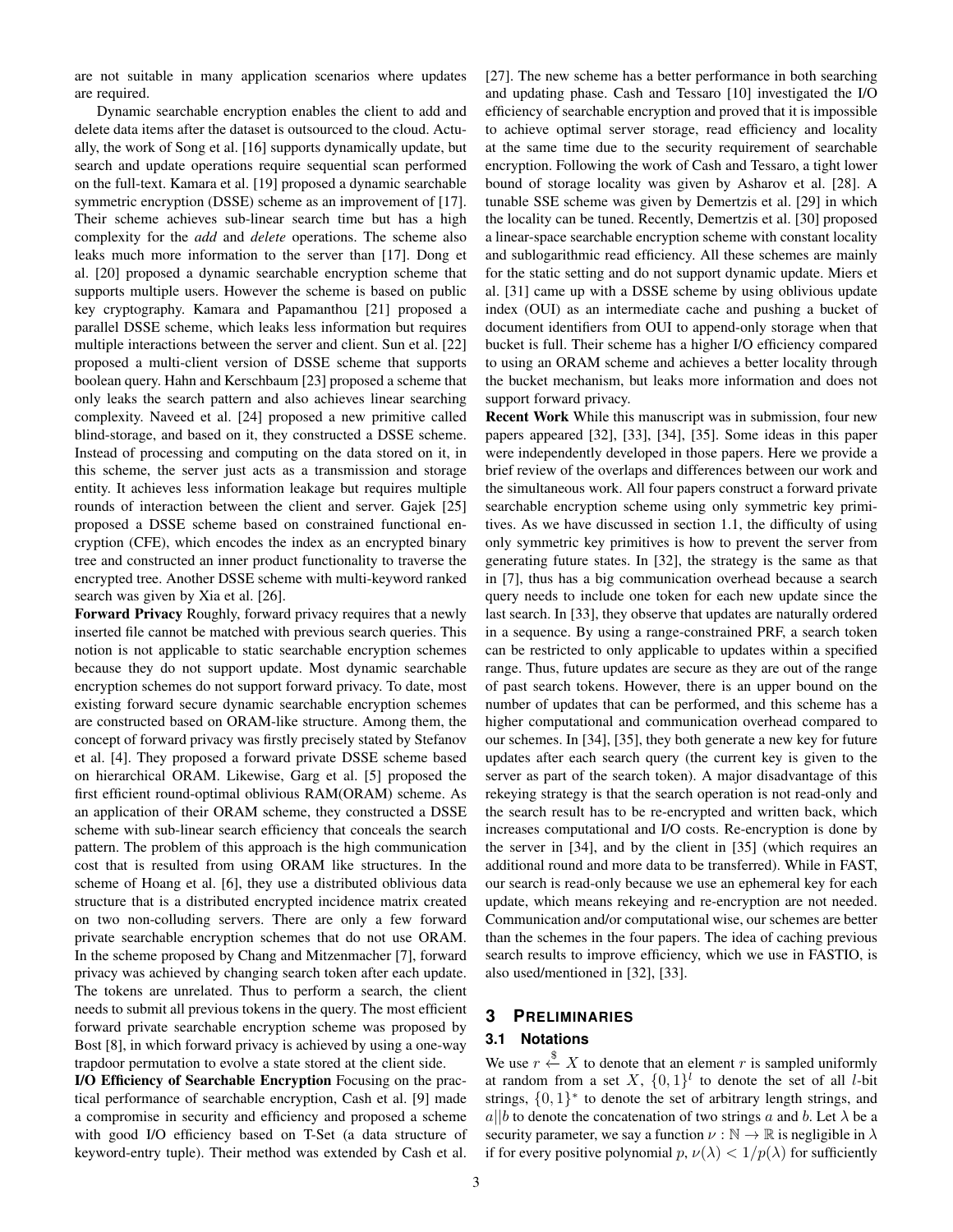large  $\lambda$ . We use **poly**( $\lambda$ ) and **negl**( $\lambda$ ) to represent the unspecified polynomial and negligible functions in  $\lambda$ , respectively. For a set S, we use |S| to denote S's cardinality. For a string a, we use |a| to denote a's bit length.

#### **3.2 Searchable Encryption**

A *dynamic searchable symmetric encryption* (DSSE) scheme enables a client to outsource its data to an untrusted server in an encrypted form. Later the server can execute search or update queries on the encrypted data. We only consider the dynamic setting in this paper because forward privacy is not applicable to the static setting.

Let a database  $DB = \{(\text{ind}_i, W_i)\}_{i=1}^D$  be a D-vector of identifier/keyword-set pairs, where  $\text{ind}_i \in \{0,1\}^l$  is a document identifier and  $W_i \subseteq \mathcal{P}(\{0,1\}^*)$ . The universe of keywords of the database DB is  $W = \bigcup_{i=1}^{D} W_i$ . We use  $N = \sum_{i=1}^{D} |W_i|$  to denote the number of document/keyword pairs. We use  $DB(w)$  =  $\{\text{ind}_i | w \in W_i\}$  to denote the set of documents that contain the keyword w. A DSSE scheme  $\Pi = \{$ Setup, Search, Update $\}$ consists of three protocols ran by the client and the server:

- $((K,\sigma);EDB) \leftarrow$  Setup $(\lambda, DB; \perp):$  It takes a security parameter  $\lambda$  and a database DB as inputs and outputs  $(K, \sigma)$  to the client and EDB to the server, where K is a secret key,  $\sigma$  is the client's state, and EDB is the encrypted database.
- $((\sigma', DB(w)); EDB') \leftarrow Search(K, \sigma, w; EDB):$  The client's input consists of its secret key K, the state  $\sigma$  and a keyword w, the server's input is the encrypted database EDB. The client's output includes a possibly updated state  $\sigma'$  and  $DB(w)$ , i.e. the set of the identifiers of the documents that contain the keyword  $w$ . The server's output is the possibly updated encrypted database EDB'.
- $(\sigma';\overline{\mathsf{EDB}}') \leftarrow \mathsf{Update}(K, \sigma, ind, w, op; \mathsf{EDB})$ : The client's input is the secret key K, the state  $\sigma$ , a document identifier ind, a keyword  $w$  and an operation type  $op.$  The server's input is **EDB.** The operation *op* is taken from the set  $\{add, del\}$ , which means the client wants to add or delete a document/keyword pair. The client updates its state and the server updates EDB as requested by the client.

#### **3.3 Security Definition**

All existing searchable encryption schemes leak more or less some information to the server, as a tradeoff to gain efficiency. Thus, the security of searchable encryption is defined in the sense that no more information is leaked than allowed. This is captured by using the simulation paradigm and providing the simulator a set of predefined leakage functions  $\mathcal{L} = \{ \mathcal{L}_{\text{Setup}}, \mathcal{L}_{\text{Search}}, \mathcal{L}_{\text{Update}} \}.$ 

- *Definition 1 (Adaptively Secure Searchable Encryption).* Let  $\Pi$  = (Setup, Search, Update) be a searchable encryption scheme,  $A$  be an adversary,  $S$  be a simulator parameterized with leakage function  $\mathcal{L} = \{ \mathcal{L}_{\text{Setup}}, \mathcal{L}_{\text{Search}}, \mathcal{L}_{\text{Update}} \}.$  We define the following two probabilistic experiments:
	- **Real** $\prod_{\lambda}(\lambda)$ : A chooses a database DB, the experiment runs Setup( $\lambda$ , DB;  $\bot$ ) and returns EDB to A. Then, the adversary adaptively chooses queries  $q_i$ . If  $q_i$  is a search query then the experiment answers the query by running  $((\sigma_{i+1},\textsf{DB}_i(w_i)),\textsf{EDB}_{i+1})) \leftarrow \textsf{Search}(K,\sigma_i,q_i;\textsf{EDB}_i).$ If  $q_i$  is an update query, then the experiment answers the query by running  $(\sigma_{i+1}, \text{EDB}_{i+1}) \leftarrow$ Update $(K, \sigma_i, q_i; EDB_i)$ . Finally, the adversary A outputs a bit *b* ∈ {0, 1}.

• Ideal $I_{\mathcal{A},\mathcal{S}}^{II}(\lambda)$ : A chooses a database DB. Given the leakage function  $\mathcal{L}_{\text{Setup}}(DB)$ , the simulator S generates an encrypted database  $EDB \leftarrow S(\mathcal{L}_{Setup}(DB))$  and returns it to A. Then, the adversary adaptively chooses queries  $q_i$ . If  $q_i$  is a search query, the simulator answers the query by running  $\mathcal{S}(\mathcal{L}_{\text{Search}}(q_i))$ . If  $q_i$  is an update query, the simulator answers the query by running  $\mathcal{S}(\mathcal{L}_{\text{Undate}}(q_i))$ . Finally, the adversary A outputs a bit  $b \in \{0, 1\}$ .

We say  $\Pi$  is an  $\mathcal{L}$ -adaptively-secure searchable encryption scheme if for any probabilistic, polynomial-time (PPT) adversary  $A$ , there exists a PPT simulator  $S$  such that:

$$
|\mathrm{Pr}(\mathbf{Real}_{\mathcal{A}}^{\Pi}(\lambda) = 1) - \mathrm{Pr}(\mathbf{Ideal}_{\mathcal{A},\mathcal{S}}^{\Pi}(\lambda) = 1)| \leq \mathbf{negl}(\lambda)
$$

#### **3.4 Leakage Functions and Forward Privacy**

A good searchable encryption scheme should reveal as little information as possible. The leakage is captured by the leakage functions. Usually we require  $\mathcal{L}_{\text{Setup}} = (D, N)$ , i.e. the Setup protocol only leaks the size of DB and the number of document/keyword pairs. For the Search protocol, we usually require  $\mathcal{L}_{\text{Search}}$  = (ap, qp), where ap is the *access pattern* and qp is the *query pattern*. More formally,  $\mathcal{L}_{\text{Search}}$  keeps a history Hist = { $(DB_i, q_i)$ } $_{i=0}^Q$ , which contains all queries  $q_i$  so far and the snapshot of the database  $DB_i$  corresponding to  $q_i$ . The access pattern is defined as  $ap(Hist) = (t_1, \ldots, t_Q)$  where  $t_i =$  $(i, DB_i(w_i))$  if  $q_i = w_i$  is a search query, or  $t_i = (i, op_i, ind_i)$ if  $q_i = (ind_i, w_i, op_i)$  is an update query. The query pattern is defined as  $qp(w) = \{j|q_j \text{ contains } w \text{ for each } q_j \text{ in Hist}\}.$ 

Note that in Section 3.2, 3.3 and this section, we only consider the encrypted index, but not the encrypted files. The operations for manipulating the actual stored files are not included in the protocols and information leaked through file operations are not modeled explicitly. This simplified treatment of SSE is one of the influential formalizations and is often seen in the literature, e.g. see [27], [9], [8], [33]. The rationale behind this simplification is that the actual files are always encrypted using a semantically secure encryption scheme thus the ciphertext of a file leak no information about its content except size. If operations on files are limited to only add and delete, then the information leaked from file operation is limited to the size of the file. The size information is assumed to be implicitly included in the identifier (ind) and can be computed from it if needed.

Forward privacy is a strong property regarding the leakage of the update operation in DSSE. Intuitively, it requires that given previous search tokens, an update query leaks no information about the keywords being searched in the past. If a searchable encryption scheme is not forward private, a search token can be used to retrieve documents added after the token being issued. Thus, after a token has been given to a curious server, the server can save it and test it on every new update to see whether the new update matches the old token. This is exactly what has been exploited in the file-injection attack: the server tricks the client into encrypting files containing certain chosen keywords, then test previously received tokens over the injected files to find for each token which files it matches. Then the server can deduce which keyword is encoded in this token. With forward privacy, this attack can be prevented because the previous tokens cannot be used on new updates. The formal definition is as the following:

*Definition 2 (Forward Privacy).* An L-adaptively-secure SSE scheme is forward private if for an update query  $q_i$  =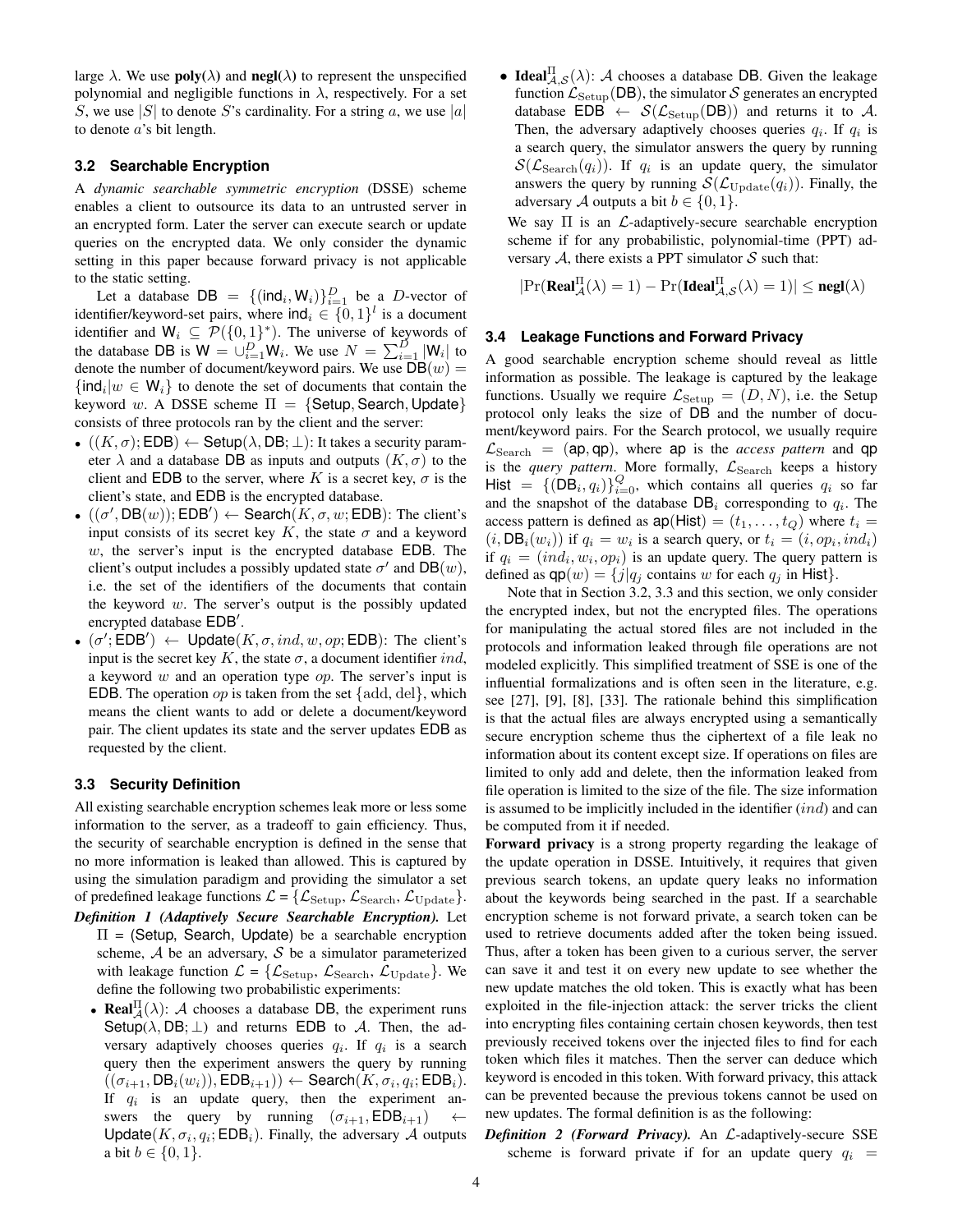$(ind_i, w_i, op_i)$ , the update leakage function  $\mathcal{L}_{Update}(q_i)$  =  $(i, op<sub>i</sub>, ind<sub>i</sub>).$ 

For the convenience of proof, in our definition the update query contains only one document/keyword pair. This definition is actually equivalent to the one in [8], where the update query contains multiple keywords. Our definition also supports adding or removing full document, which can be regarded as iteratively adding or removing the corresponding document/keyword pairs. The number of updated pairs to a document is also leaked and can be computed easily from our defined leakage.

#### **3.5 Searchable Encryption and I/O Efficiency**

Scalability is a key consideration when designing a searchable encryption scheme because the target application is data storage outsourcing, which usually implies that there is a large amount of data. Recent searchable encryption schemes are often very efficient in terms of computation so one consequence is that I/O efficiency becomes the bottleneck for scaling [9], [10], [31], [29].

The I/O efficiency of searchable encryption is characterized by three factors: server side index size, the locality and the read efficiency. The first is self-explanatory. The locality is the number of non-contiguous reads the server must perform when answering a search query. High locality means more random access I/O requests and a longer latency due to the inter-requests latency. The read efficiency is quantified by the amount of unnecessary or irrelevant data read. More formally, we have:

- *Definition 3 (Locality).* Let  $\Pi$  be a searchable encryption scheme, K be a secret key,  $\sigma$  be the client's state and EDB be a database encrypted by  $\Pi$  under K with regard to  $\sigma$ . For every  $w \in W$ , we say the locality is r for the search query Search(K,  $\sigma$ , w; EDB) if the server can answer the query by reading at most r intervals from EDB.
- *Definition 4 (Read Efficiency).* Let  $\Pi$  be a searchable encryption scheme, K be a secret key,  $\sigma$  be the client's state and EDB be a database encrypted by  $\Pi$  under K with regard to  $\sigma$ . For every  $w \in W$ , we say the read efficiency is c for the search query Search( $K, \sigma, w$ ; EDB) if the server can answer the query by reading at most  $c \cdot (\sum_{s_i \in \text{DB}(w)} |s_i|)$  bits.

Cash et al. [10] noticed that the security property has a negative effect on I/O efficiency and pointed out that, for the sake of security, a searchable encryption scheme must either extend the encrypted index to an overwhelming large size, or perform searching in a non-local way (e.g. in a random manner), or read much more bits than actually needed. Afterwards Bost [8] additionally observed that locality and forward privacy are two irreconcilable notions. On the one hand, forward privacy requires that in an update operation for a keyword  $w$ , the locations in the EDB that are modified should be unrelated to the locations that are already known to match  $w$ . On the other hand, to reduce locality, it is necessary to organize entries in EDB relating to  $w$  together so that they can be read continuously. Bost concluded, which is not entirely true as we will show later, that under the constraint of forward privacy, no locality optimization is possible for keyword  $w$  unless large modification is done to the encrypted database, either during searches or updates.

# **4 FAST: FORWARD PRIVATE SEARCHABLE SYM-METRIC ENCRYPTION**

In this section, we present FAST, our first forward private searchable encryption scheme. The main design goal of this scheme is to eliminate public key operations while retaining optimal communication complexity.

Recall that a forward private searchable encryption scheme can be based on ORAM. While ORAM can be purely symmetric key based [12], [13], [36], [37], it has a large communication overhead. Therefore, we turned to the state-based approach that was used in a few existing schemes [7], [8]. The main challenge of this approach is how to allow the server to re-generate all previous states (so that communication cost can be reduced), but not later states (so that forward privacy can be achieved). Sophos [8] solved this problem by using a public key primitive (trapdoor permutation), so that the client can evolve the state forward using a private key and the server can re-generate the whole history of the states using the public key. However, there exists a huge gap in adopting this strategy with symmetric key cryptography. Symmetric key means there is only one key and once it is released to the server, the server can compute future states and there is no forward privacy any more. This is why in [7], the client has to keep the key secret and generate the history of states locally rather than giving the key to the server and letting the server to generate the history. However since the query contains the full history of the state, this results in a huge expansion in the token size and a large communication overhead.

A naive symmetric key based solution with low communication overhead is to use a hash chain for the states. More specifically, for each keyword, the client chooses the last state  $st_L \overset{\$}{\leftarrow}$  $\{0,1\}^{\lambda}$ , then generates all other states  $st_i \leftarrow H(st_{i+1}), 0 \leq$  $i < L$ . When performing update queries, the client starts from  $st_0$  then  $st_1$  and so on so forth. When performing a search query, a state  $st_c$  is revealed to the server. By the one-wayness of the hash function, the server can recover  $st_{c-1}, \ldots, st_0$  but not states after  $st_c$ , thus forward privacy is guaranteed. However, there are two intrinsic problems. The first problem is that the hash chain parameter  $L$  must be fixed at the beginning, which is inflexible because it limits the number of update operations the client can perform. The second problem is that, if the client stores the hash chains, then the storage overhead is too high; on the other hand, if the client only stores  $st_L$  and computes the state  $st_c$  on-thefly, then it will need  $L - c$  hash invocations per search or update query, which is computationally too expensive. Therefore we need a better way to generate and evolve the states.

The idea of FAST is that rather than pseudorandomly generating all states using a fixed key as in Sophos or use a hash chain as in the naive solution, the client chooses a random ephemeral key every time to evolve the state. The current state is essentially the encryption of the previous state under the ephemeral key. The ephemeral key is then stored on the server side, encrypted using the current state. The server can only get the ephemeral key if it knows the current state. Then by decrypting the current state with the ephemeral key, the server can derive the previous state. Iteratively, the server obtains all states, which enable it to search. Forward privacy is guaranteed since the server cannot infer unknown states from currently known states and keys, and the search token size can be made constant because the client only needs to give the latest state to the server.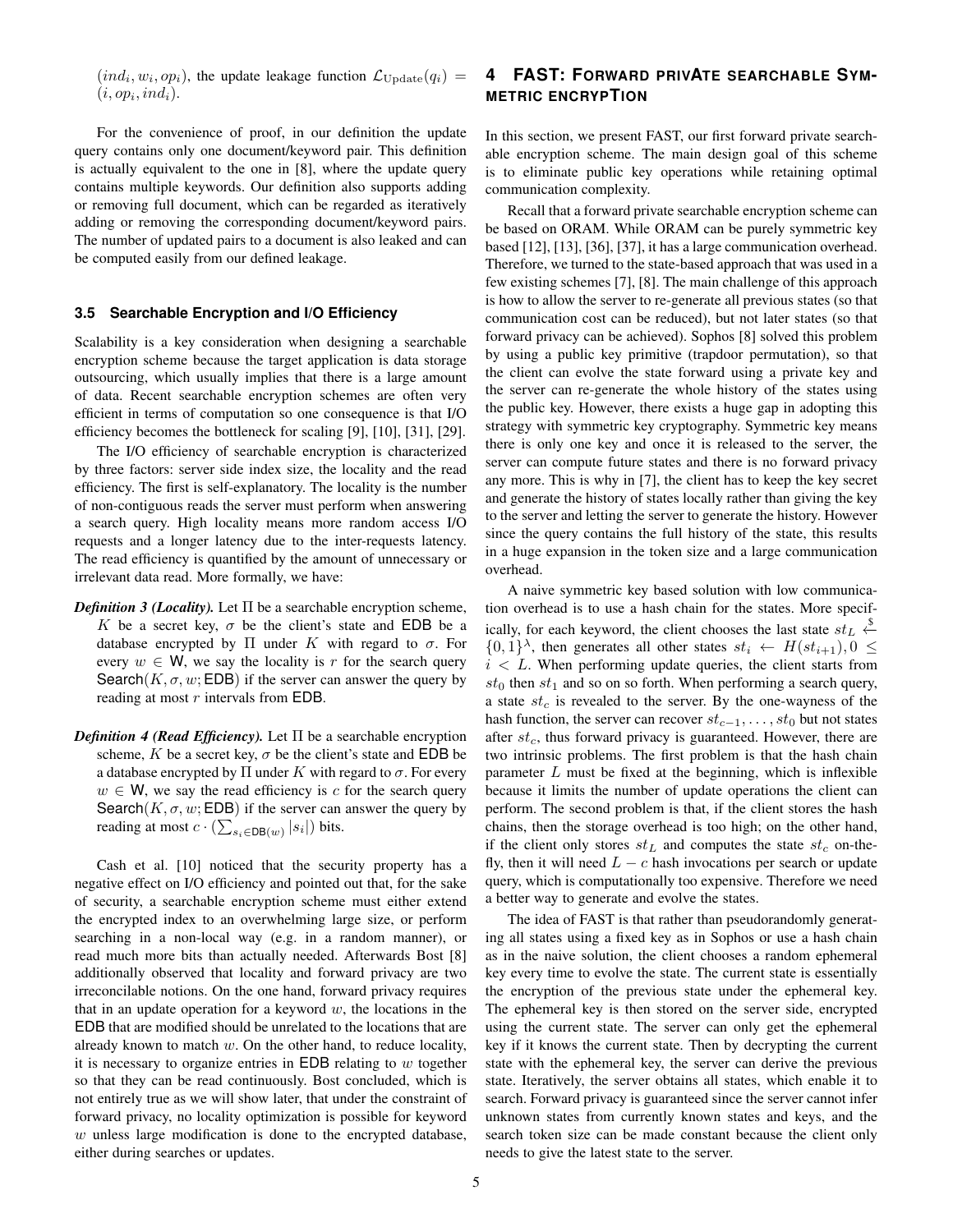| Setup( $\lambda, \pm, \pm$ )               | 11: $\Sigma[w] \leftarrow (st_{c+1}, c+1)$        | 23: for $i = c$ to 1 do                                   |                         |
|--------------------------------------------|---------------------------------------------------|-----------------------------------------------------------|-------------------------|
| Client:                                    | 1: $k_s \stackrel{k}{\leftarrow} \{0,1\}^\lambda$ | 14: send $(u, e)$ to server                               | 25: $e \leftarrow T[u]$ |
| 2: $\Sigma \leftarrow$ empty map           | 15: $T[u] = e$                                    | 26: $(ind, op, k_i) \leftarrow e \oplus H_2(t_w    st_i)$ |                         |
| 3: $T \leftarrow$ empty map                | 15: $T[u] = e$                                    | 27: if $op = \text{"del" then}$                           |                         |
| 3: $\Delta \leftarrow \Delta \cup \{ind\}$ | 39: $\Delta \leftarrow \Delta \cup \{ind\}$       |                                                           |                         |
| 14: $\text{send}(u, e)$ to server          | 25: $e \leftarrow T[u]$                           |                                                           |                         |
| 27: if $op = \text{"del" then}$            | 28: $\Delta \leftarrow \Delta \cup \{ind\}$       |                                                           |                         |
| 18: If $(k_s, \Sigma, ind, w, op; T)$      | 16: $t_w \leftarrow F(k_s, h(w))$                 | 31: $\Delta \leftarrow \Delta - ind$                      |                         |
| 30: If $ind \in \Delta$ then               | 32: else                                          |                                                           |                         |
| 4: $t_w \leftarrow F(k_s, h(w))$           | 17: $(st_c, c) \leftarrow \Sigma[w]$              | 32: else                                                  |                         |
| 5: $(st_c, c) \leftarrow \Sigma[w]$        | 18: If $(st_c, c) = \bot$ then                    | 34: end if                                                |                         |
| 6: If $(st_c, c) = \bot$ then              |                                                   |                                                           |                         |

Fig. 1: Pseudocode of Protocols in FAST



Fig. 2: Update and Search in FAST

Fig. 1 shows the protocols of the scheme. We also depict in Fig. 2 how the states evolve forward and backward in the update and search protocols. In the Setup protocol, the client generates  $k_s$  and  $\Sigma$ , where  $k_s$  is a  $\lambda$ -bit long-term key that will be used to encrypt keywords and  $\Sigma$  is an empty map that will be used to store the states on the client side. The long-term key  $k<sub>s</sub>$  is necessary to prevent the server from generating tokens by itself. The server generates T, which is an empty map to be used to store the encrypted index. In the Update and the Search protocols,  $F$ is a pseudorandom function,  $P$  is a pseudorandom permutation (and  $P^{-1}$  is the inverse permutation), and  $h, H_1, H_2$  are secure hash functions with appropriate output lengths. When updating a file that contains a keyword  $w$  and whose identifier is  $ind$ , the client needs to retrieve the previous state  $st_c$  from the local state store  $\Sigma$  (line 5-8), then generates a random ephemeral key  $k_{c+1}$ and evolves the state forward to the current state  $st_{c+1}$  using the pseudorandom permutation (line 9-11). The ephemeral key  $k_{c+1}$ is not stored on the client side, but is embedded in the encrypted index entry e that will be stored on the server side (line 12). The client also generates a reference  $u$  from the current state and the keyword (line 13). The pair  $(u, e)$  is sent to the server and the server updates its map T accordingly (line 15). To search

 $\frac{\theta}{\left|\frac{k_2}{2}\right| \circ \rho}$  ind  $\frac{\theta}{\left|\frac{k_2}{2}\right| \circ \rho}$  ind  $\frac{\theta}{\left|\frac{k_1}{2}\right| \circ \rho}$  ind search process. When the server sees a delete update, the server  $\left\{\frac{||\mathbf{s}t_{\rm e}||\mathbf{s}t_{\rm e}||\mathbf{s}t_{\rm e}}{|\mathbf{\theta}|}\right\}$  maintains a set  $\Delta$  that contains deleted file identifiers during the a keyword w, the client retrieves the current state from  $\Sigma$  and sends a search token that contains the encrypted keyword and the current state to the server. Given the current state, the server needs to generate all previous states  $st_i$  and find the corresponding update sequence. In the for loop of the algorithm, the server can recover the ephemeral key  $k_i$  (line 26), which can later be used to recover the previous state (line 36). Because both "add" and "del" are allowed update operations, the server needs to make sure not including deleted files in the result set. To do so, the server puts the file identifier ind into  $\Delta$ . When the server sees an add update and the file identifier *ind* is in  $\Delta$ , the server removes *ind* from  $\Delta$ . The idea is that the server searches backwards with regard to the update sequence, therefore  $ind \in \Delta$  means the added file later was deleted. So the two operations cancelled, then ind should be removed from  $\Delta$  and should not be added to the result set. If the server sees an add update and the file identifier is not in  $\Delta$  then the file was not deleted and the identifier is added to the result set.

> Complexity Analysis On the client side, the computational complexity for update and search is  $O(1)$ . The client stores a  $\lambda$ -bit key and a map  $\Sigma$  whose size is  $O(|W|)$ , where  $|W|$  is the total number of keywords. On the server side, the computational complexity for update is  $O(1)$ , and for search is  $O(c_w)$  where  $c_w$  is the total number of updates  $(add + del)$  that contain the keyword being searched since the initialization of the system. The server stores a map T whose size is  $O(N_u)$ , where  $N_u = \sum_{w \in W} c_w$ is the total number of updated document/keyword pairs since setup. The communication complexity is  $O(1)$  for update. For search, the communication complexity is  $O(1)$  for the query and  $O(|DB(w)|)$  for the result set, which contains  $|DB(w)|$  matching files. Complexity-wise, FAST is optimal (given the security constraints).

> Security Analysis FAST satisfies the adaptive security definition (Definition 1). The search query leaks only the access pattern and query pattern, which is standard in searchable encryption. The update query leaks no information about the keywords, thus satisfies forward privacy. We have the following theorem regarding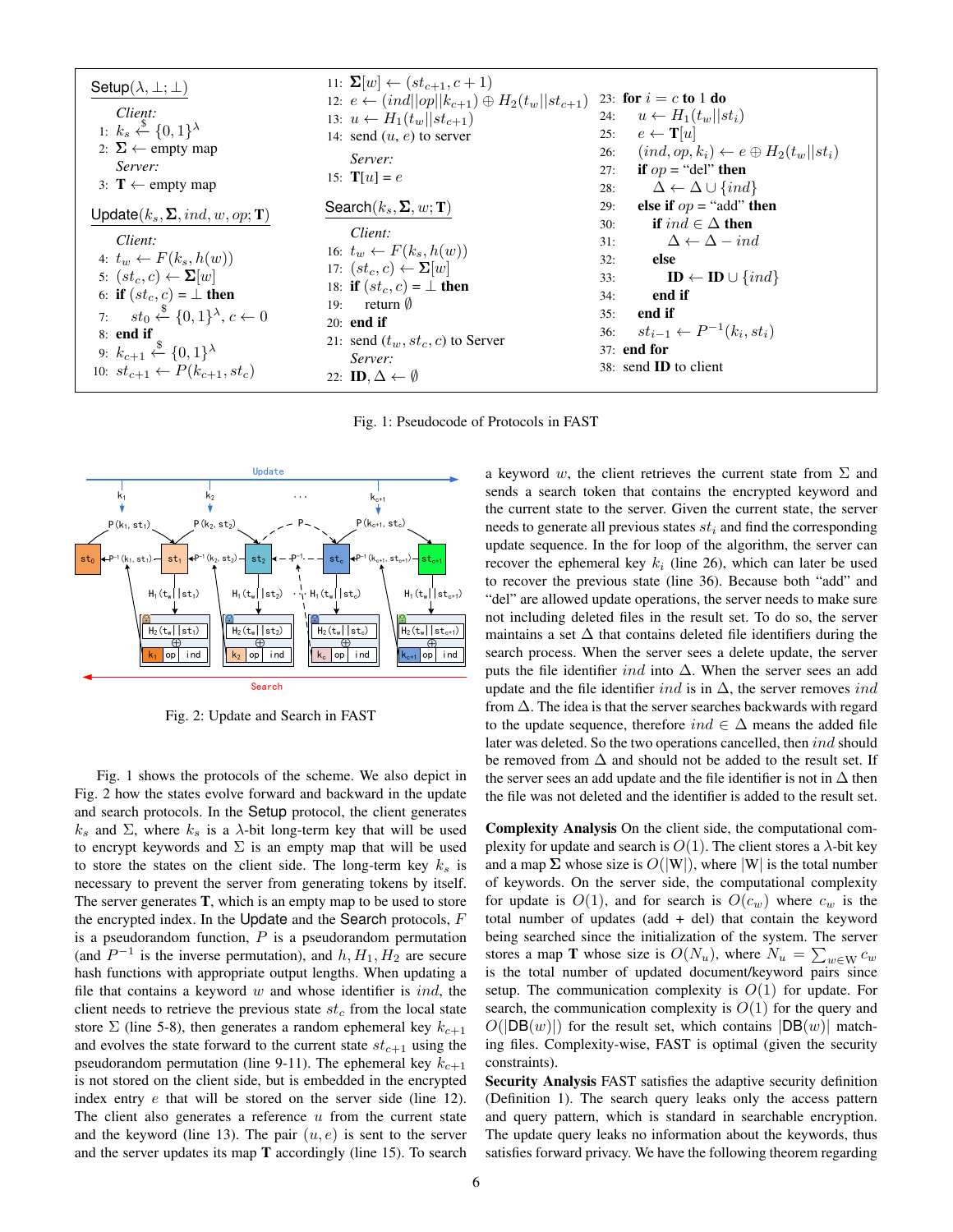the security of FAST:

**Theorem 1.** Let  $F$  be a pseudorandom function,  $P$  be a pseudorandom permutation. Let  $H_1$  and  $H_2$  be two hash functions modeled as random oracles. Define leakage  $\mathcal{L} =$  $(\mathcal{L}_{\text{Setup}},\mathcal{L}_{\text{Search}},\mathcal{L}_{\text{Update}})$  as

$$
\mathcal{L}_{\text{Setup}} = \bot \newline \mathcal{L}_{\text{Search}}(w) = (\texttt{ap}(w), \texttt{qp}(w)) \newline \mathcal{L}_{\text{Update}}(i, \texttt{op}_i, w, \text{ind}_i) = (i, \texttt{op}_i, \text{ind}_i)
$$

Then FAST is a  $\mathcal{L}$ -adaptively-secure dynamic SSE with forward privacy.

The proof can be found in Appendix A.

## **5 FASTIO: I/O OPTIMIZED SCHEME**

In this section, we present FASTIO, our second forward private searchable encryption scheme. FASTIO retains all good properties of FAST, and has been optimized for I/O efficiency, which enables it to scale up to very large datasets.

# **5.1 I/O Deficiencies in FAST**

Let us compare Sophos and FAST in term of I/O efficiency. The criteria are the server side index size, read efficiency and locality. In Sophos, the server side index size is  $N \cdot l$  bits where N is the number of document/keyword pairs in the index and  $l$  is the identifier's size. This is optimal. To answer a search query with keyword w, Sophos needs to read  $c_w \cdot l$  bits, where  $c_w$  is the number of updates that contain  $w$  since the initialization of the system. The read efficiency is 1, which means no unnecessary data is read and the read efficiency is optimal. The locality of Sophos is  $c_w$  because the  $c_w$  entries are located randomly in the encrypted index. In FAST, the server side index size is  $N \cdot (l + 1 + \lambda)$ bits where  $\lambda$  is the size of the random ephemeral key and the additional 1 bit is used to indicate the operation ("add" or "del"). To answer a search query with keyword  $w$ , FAST needs to read  $c_w \cdot (l+1+\lambda)$  bits, which means the read efficiency is  $(l+1+\lambda)/l$ . The locality of searching a keyword in FAST is  $c_w$ , which is the same as Sophos.

As we can see, in FAST the server side index size and read efficiency are worse than those in Sophos. And the locality is as poor as Sophos. Take a closer look, we can find that the I/O deficiencies in FAST are related to its symmetric key construction. To use symmetric key primitives, FAST has to store the ephemeral key in the index. The key size  $\lambda$  is often similar to l, which means a concrete overhead of 100% or so. However, if we do not store the key in the index, the server cannot re-generate previous states and cannot search. The question is: do we have to sacrifice I/O efficiency for computational efficient (i.e. using symmetric key primitives)?

#### **5.2 The Construction**

The idea of FATIO is to store the search query result, then when the server answers a new search query, it can use the saved result and only needs to search through new updates since the last search query. The protocols of FASTIO can be found in Fig. 3. In the Setup protocol, the client generates a long-term key for blinding keywords, and an empty map  $\Sigma$  for storing states. The server generates two empty maps,  $T_e$  is to be used to store the encrypted index and  $T_c$  is to store the last search query results. For each keyword w, the client stores in  $\Sigma$  two things: a state st that is generated randomly at the first time  $w$  is encountered or after each

search query of  $w$ , and a counter  $c$  to produce a sub-state for each update after a search query (until the next search query). Note that unlike in FAST that the state  $st$  must evolve each time an update is made, in FASTIO st stays unchanged in between two search queries even though there might be many updates. Although two updates may be based on the same  $st$ , in the Update protocol, the client can still make them unlinkable by hashing a sub-state that is the concatenation of st and a counter (line  $9 - 12$ ). In the Search protocol, if there are some documents on the server side that contain the keyword w, the client generates  $t_w$  (line 18). The purpose of  $t_w$  is to enable the server to find the last search query result of  $w$  in  $T_c$ . The client also retrieves the stored state as well as the counter, and checks whether they should be sent to the server as part of the search token (line 19 - 25). In this process, if the counter  $c$  is non-zero, which means there have been updates since the last search query, then st will be sent to the server and the client must generate a new random state st and reset the counter at this point so that future updates can be made unlinkable. If the counter  $c$  is zero, then there is no update since the last search query and the query result should be the same as the previous search. Therefore in this case  $t_w$  alone is enough to retrieve the result and the client keeps  $st$  secret. Search on the server side consists of two steps. The first step is to retrieve the last search query result using  $t_w$  (line 27). Then the server may proceed to the second step (line 31 - 40). If there have been updates since the last search query, the server finds all updates using  $k_w$  (the state) and the counter. Then the server finds the document identifier from each update and either removes it from or adds it to the result set depending on whether the update operation is del or add. The server also removes the update from  $T_e$  since its content has been revealed and is no long secret to the server. After all updates have been processed, the server returns the result set to the client and also stores it in  $T_c$  (line 41 - 42).

Complexity Analysis Complexity wise, FASTIO is almost the same as FAST, except that on the server side, the computational complexity for search now is  $O(\bar{c}_w)$  where  $\bar{c}_w$  is the total number of updates that contain the keyword  $w$  since the last time  $w$  was searched.

Security Analysis FASTIO achieves the same security level as FAST. We have the following theorem regarding the security of FASTIO:

**Theorem 2.** Let F be a pseudorandom function,  $H_1$  and  $H_2$  be two hash functions modeled as random oracles. Define leakage

functions 
$$
\mathcal{L} = (\mathcal{L}_{\text{Setup}}, \mathcal{L}_{\text{Search}}, \mathcal{L}_{\text{Update}})
$$
 as  $\mathcal{L}_{\text{Setup}} = \bot$ 
$$
\mathcal{L}_{\text{Search}}(w) = (\mathsf{ap}(w), \mathsf{qp}(w))
$$
 $\mathcal{L}_{\text{Update}}(i, \text{op}_i, w, \text{ind}_i) = (i, \text{op}_i, \text{ind}_i)$   
\nThen FASTIO is an  $\mathcal{L}\text{-adaptively-secure dynamic SSE with}$ 

forward privacy

The proof can be found in Appendix B.

#### **5.3 I/O Efficiency Analysis**

FASTIO has a near optimal server side index size and read efficiency. In FASTIO, the server stores the index in two maps  $T_e$  and  $T_c$ . In  $T_e$ , each entry is  $l + 1$  bits where l is the size of the document identifier. In  $T_c$ , each entry is a set of document identifiers, thus the size is a multiple of  $l$ . In total, when there are  $N_u$  document/keyword pairs, the size of the whole index is between  $N_u \cdot l$  and  $N_u \cdot (l + 1)$  bits. To answer each search query, the server needs to read relevant entries in the index. The server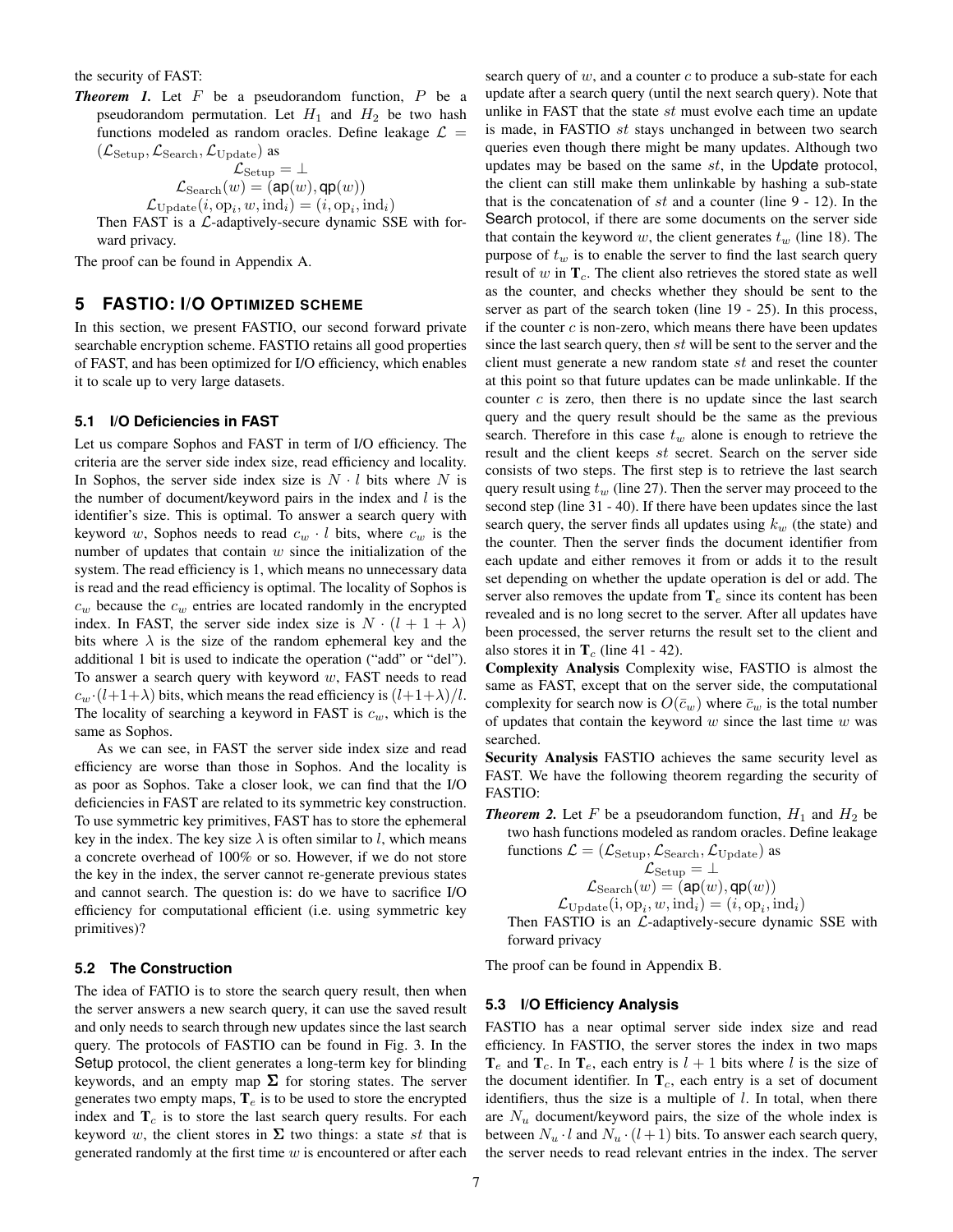| Setup $(\lambda, \perp; \perp)$                     | 12: send $(u, e)$ to server                                             | Server:                                                   |
|-----------------------------------------------------|-------------------------------------------------------------------------|-----------------------------------------------------------|
| Client:                                             | Server:                                                                 | 26: $\mathbf{ID} \leftarrow \emptyset$                    |
| 1: $k_s \xleftarrow{\$} \{0,1\}^{\lambda}$          | 13: $\mathbf{T}_e[u] = e$                                               | 27: <b>ID.</b> add $(\mathbf{T}_c[t_w])$                  |
| 2: $\Sigma$ ← empty map                             |                                                                         | 28: if $k_w = \perp$ then                                 |
|                                                     | Search $(k_s, \Sigma, w; T_e, T_c)$                                     | return <b>ID</b><br>29:                                   |
| Server:                                             | Client:                                                                 | $30:$ end if                                              |
| 3: $T_e, T_c \leftarrow$ empty map                  | 14: $(st, c) \leftarrow \Sigma[w]$                                      | 31: for $i=1$ to c do                                     |
| $Update(k_s, \Sigma, ind, w, op; T_e)$              | 15: if $(st, c) = \perp$ then                                           | $u_i \leftarrow H_1(k_w  i)$<br>32:                       |
|                                                     | return $\emptyset$<br>16:                                               | $(ind, op) \leftarrow T_e[u_i] \oplus H_2(k_w  i)$<br>33: |
| Client:                                             | $17:$ end if                                                            | if $op =$ "del" then<br>34:                               |
| 4: $(st, c) \leftarrow \Sigma[w]$                   | 18: $t_w \leftarrow F(k_s, h(w))$                                       | $\mathbf{ID} \leftarrow \mathbf{ID} - \{ind\}$<br>35:     |
| 5: if $(st, c) = \perp$ then                        | 19: if $c \neq 0$ then                                                  | else if $op =$ "add" then<br>36:                          |
| 6: $st \stackrel{\$}{\leftarrow} \{0,1\}^{\lambda}$ | 20: $k_w \leftarrow st, st \stackrel{\$}{\leftarrow} \{0,1\}^{\lambda}$ | $\mathbf{ID} \leftarrow \mathbf{ID} \cup \{ind\}$<br>37:  |
| 7: $c \leftarrow 0$                                 | 21: $\mathbf{\Sigma}[w] \leftarrow (st, 0)$                             | end if<br>38:                                             |
| $8:$ end if                                         | 22: else                                                                | delete $\mathbf{T}_e[u_i]$<br>39:                         |
| 9: $u \leftarrow H_1(st  (c+1))$                    | 23: $k_w \leftarrow \perp$                                              | $40:$ end for                                             |
| 10: $e \leftarrow (ind  op) \oplus H_2(st  (c+1))$  | $24:$ end if                                                            | 41: $\mathbf{T}_c[t_w] \leftarrow \mathbf{ID}$            |
| 11: $\sum[w] \leftarrow (st, c+1)$                  | 25: send $(t_w, k_w, c)$ to Server                                      | 42: send <b>ID</b> to client                              |

Fig. 3: Pseudocode of Protocols in FASTIO



Fig. 4: Search time per matched document for FAST, FASTIO and Sophos.

needs to read in total  $|DB(w)|$  document identifier  $(|DB(w)|$  is the number of documents matching the keyword  $w$ ). In a plaintext search, the server must read in at least all identifiers of the documents matching the keyword, which is in total  $|DB(w)| \cdot l$ bits. In FASTIO, some identifiers are read from  $T_e$  and some are read from  $T_c$ . Entries in  $T_e$  adds 1 bit overhead per identifier for the operation type, and entries in  $T_c$  have no overhead. Therefore, the read efficiency of the search query is between 1 and  $1 + \frac{1}{l}$ . In practice, the document identifiers need to be long enough to be unique and  $l$  is often large, e.g. 128. Then the server side index size and read efficiency in FASTIO are only less than 1% worse than optimal.

The locality can be improved because reading the previous search query result can be done in one go. If there have been  $\bar{c}_w$  new updates after the last search query, we need  $\bar{c}_w$  noncontiguous reads (this part cannot be improved by caching previous result). Therefore the overall locality is  $\bar{c}_w + 1$  (in contrast to  $c_w$ ). As we have discussed in Section 3.5, locality and forward privacy are two irreconcilable notions. The implication is that, as Bost observed, the *worst-case* locality cannot be improved unless large modifications is done to the encrypted database. If the keyword is rarely searched, the optimization has little effect.

## **6 PERFORMANCE EVALUATION**

In this section, we evaluate the performance of FAST and FASTIO, and compare the results with Sophos, which is the most efficient forward private searchable encryption to date.

#### **6.1 Implementation and Experiment Settings**

We implemented FAST and FASTIO using  $C++^1$ . We use Crypto++ library<sup>2</sup> for the cryptographic operations: SHA256 for  $H_1$  and  $H_2$ , and AES-128 for F and P. To make the comparison fair, in our implementation, we use the same underlying libraries as in the Sophos implementation: Rocksdb<sup>3</sup> for storing keyvalue pairs and  $gRPC<sup>4</sup>$  for communication. We used the C++ implementation of Sophos<sup>5</sup> by the author in our comparison. The identifier length is set to 64-bit in all schemes. The server is deployed on an Alibaba Cloud ECS.i1.xlarge instance located in US West, which has 4 cores (Intel Xeon E5-2682v4, 2.5 GHz),

<sup>1.</sup> https://github.com/BintaSong/DistSSE/tree/2.0

<sup>2.</sup> https://cryptopp.com

<sup>3.</sup> http://rocksdb.org

<sup>4.</sup> http://www.grpc.io

<sup>5.</sup> https://gitlab.com/sse/sophos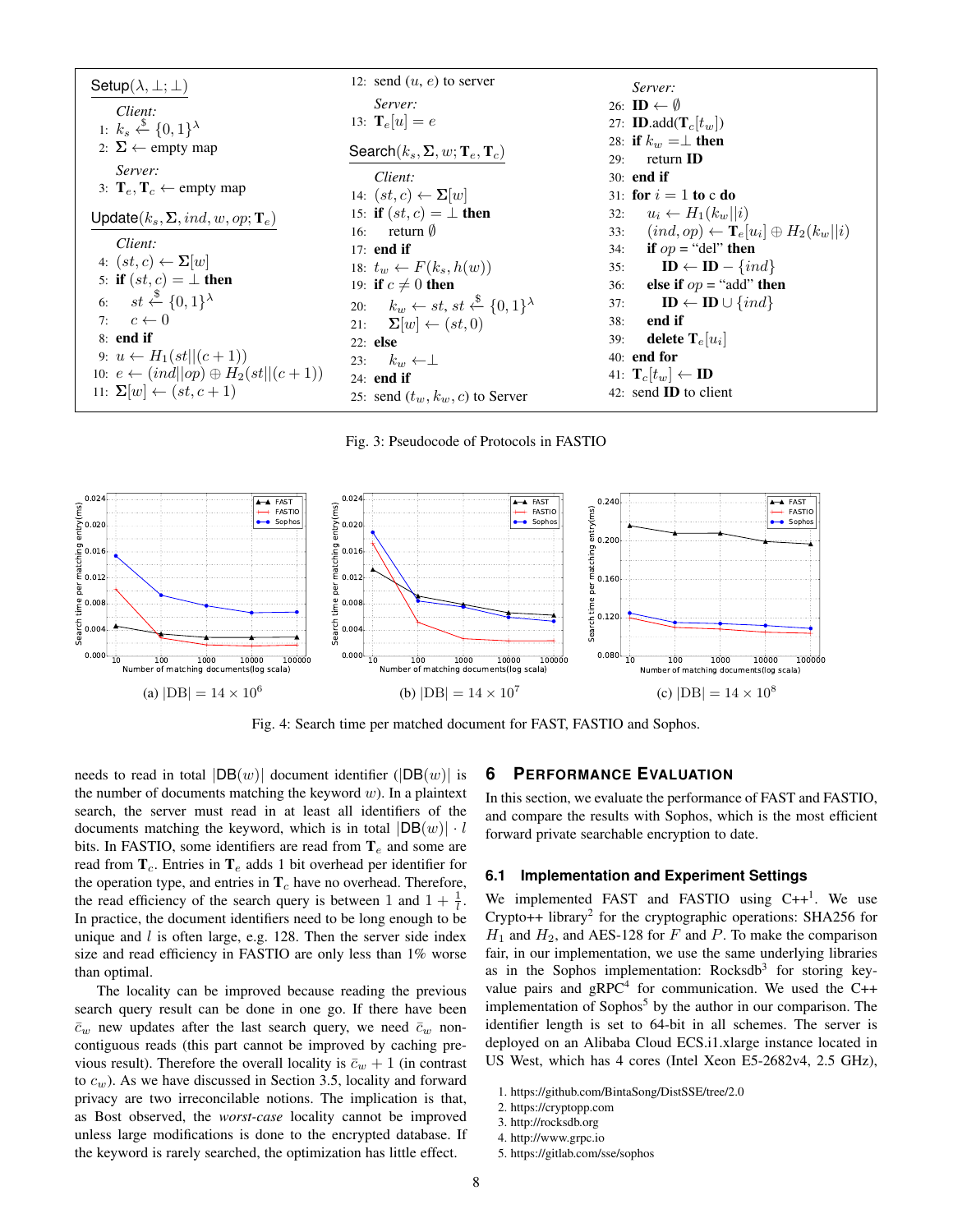16GB RAM and  $2 \times 104$  GB SSD disks. The client is deployed on a desktop PC located in China, which has 4 cores (Intel Core i5-3470, 3.7Ghz), 4 GB RAM and 500 GB hard disk.

#### **6.2 Experiment Results**

## *6.2.1 Update Efficiency*

We first show the performance of the update operation. As we explained earlier, the update operation in Sophos is based on a public key primitive, while update operations in FAST and FASTIO are all symmetric key based. We first measured the update efficiency of FAST, FASTIO and Sophos in a local setting in which we ran the client and the server on the same cloud instance. In this setting, the time we measured does not include latency caused by network, therefore it gives a better picture of the difference in computational efficiency. We then measured the update efficiency in a WAN setting, in which the server (in US) and the client (in China) are distributed. The results are shown in Table 1.

As we can see, in the local setting, the throughput of FAST is about  $11\times$ , and FASTIO is about  $15\times$ , that of Sophos. In the WAN setting, the throughput of FAST is about  $7\times$ , and FASTIO about  $10\times$ , that of Sophos. The results confirm that FAST and FASTIO are superior in terms of update efficiency, compared to public key based Sophos.

|            |                         | <b>FAST</b> | <b>FASTIO</b> | Sophos |
|------------|-------------------------|-------------|---------------|--------|
| Local      | Throughput (ops/s)      | 54060       | 76100         | 4890   |
|            | Single update time (ms) | 0.018       | 0.013         | 0.20   |
| <b>WAN</b> | Throughput (ops/s)      | 21650       | 31080         | 2990   |
|            | Single update time (ms) | 0.046       | 0.032         | 0.334  |

TABLE 1: Update efficiency for FAST, FASTIO and Sophos

#### *6.2.2 Search Efficiency – Index Processing*

For FAST, FASTIO and Sophos, the search operation on the server side requires processing a list of encrypted index entries to find matching documents. The search efficiency thus depends crucially on the efficiency of processing the index. In Fig. 4, we show the performance of index processing in the three schemes.

We conducted three experiments with different database sizes  $14 \times 10^6$ ,  $14 \times 10^7$  and  $14 \times 10^8$ . In each experiment, we measured the total time on the server side (i.e. without counting network latency and token generation time on the client side) for searching keywords that have  $10 - 10^5$  matching documents. We repeated 30 times and took the average, then divided it by the number of matching documents to get the time for processing a single entry. As we can see in the figure, the time for processing a single entry decreases when the number of entries increases. This is because there is a fixed cost for initializing the search, which is amortized into the per entry processing time. As the number of entries increases, the amortized initialization cost becomes less significant. When the database size is  $14 \times 10^6$  and  $14 \times 10^7$ , FAST performs better than FASTIO and Sophos in the cases where the number of entries is small (10). This is because FAST has a smaller initialization cost, which is the result of an implementation level optimization.

We can observe the impact of I/O from Fig. 4. As we can see, for the same scheme and the same index size, the time we measured with the largest database  $(14 \times 10^8)$  is much higher than the time we measured with the smaller databases ( $14 \times 10^6$ ) and  $14 \times 10^7$ ). The performance degradation is about 2 orders of magnitude. The observation is in line with the results from previous studies (see Section 2). We can also see that FAST was impacted the most as it has the worst I/O efficiency.

In smaller databases where I/O does not dominates the processing time, FASTIO performs much better than Sophos. The performance difference is about 1 - 2 times. This is mainly because FASTIO uses only symmetric key operations. In large databases, the performance difference is not that large, but FASTIO still performs marginally better than Sophos.

Even though FAST is based on symmetric primitives, we can observe that compared to Sophos, the efficiency improvement for search (around  $2 \times$  faster) is not as significant as that with update  $(10 \times$  faster). One reason is that in the Sophos implementation, the trapdoor permutation evaluation (for generating previous states) on the server side is done by a dedicated thread, and there are multiple threads taking the states produced and searching in parallel. While in FAST, due to its inherent structure (conceptually a linked list), the search cannot be parallelized because the previous state cannot be found until the search has gone through the current node. FASTIO does not have this problem.

## *6.2.3 Search Efficiency – Trace Simulation*

The experiments in Section 6.2.2 do not fully reflect the search performance of FASTIO. In fact, it shows the *worst-case* performance of FASTIO. Recall that in FASTIO, the previous search results are stored to make search more efficient. In order to see how significant this improvement is, we also simulated the dynamic setting using traces. We generated 3 traces. Each trace is a list of update and search queries for a certain keyword. We fixed the length of the trace to 100,000. Each trace has a parameter  $\alpha$ that is the probability of search queries, i.e. each query in the trace has a probability of  $\alpha$  to be a search query and a probability of  $1 - \alpha$  to be an update query. In the experiment, we let the client to replay the traces to simulate a real-world setting where updates and search queries are interleaved. We recorded the total time on the server side for each search query (from receiving search token to obtaining the results) in the trace.

In Fig. 5, we show the comparison of search efficiency with regard to the random traces. We used three different database sizes and three different query probabilities. In each sub-figure, the x-axis shows the sequence number of the query in the trace and the y-axis shows the search time. For FAST and Sophos, the search time increases almost monotonically in accordance to the number of update queries performed so far. Recall that in these two schemes, their indexes contain all entries from all previous updates. The index entries have to be stored in random locations in order to ensure forward privacy, this results in the decrease of I/O efficiency as the locality will increase monotonically. For FASTIO, as we can see, the search performance is much better, especially when search is more frequent. The difference is more significant for large databases. This is because in FASTIO, the index contains only entries since the last search query. The locality is much better than in the other two schemes.

In Fig. 6, we show the search time of FASTIO with regard to the traces. As we can see, despite the large number of updates, FASTIO's search time is always kept low. Obviously the more frequent the search queries are performed, the more performance gain we will see. This suggest that FASTIO has a better scalability, as frequent updates and large database size has a much less impact on its search performance than in the other two schemes.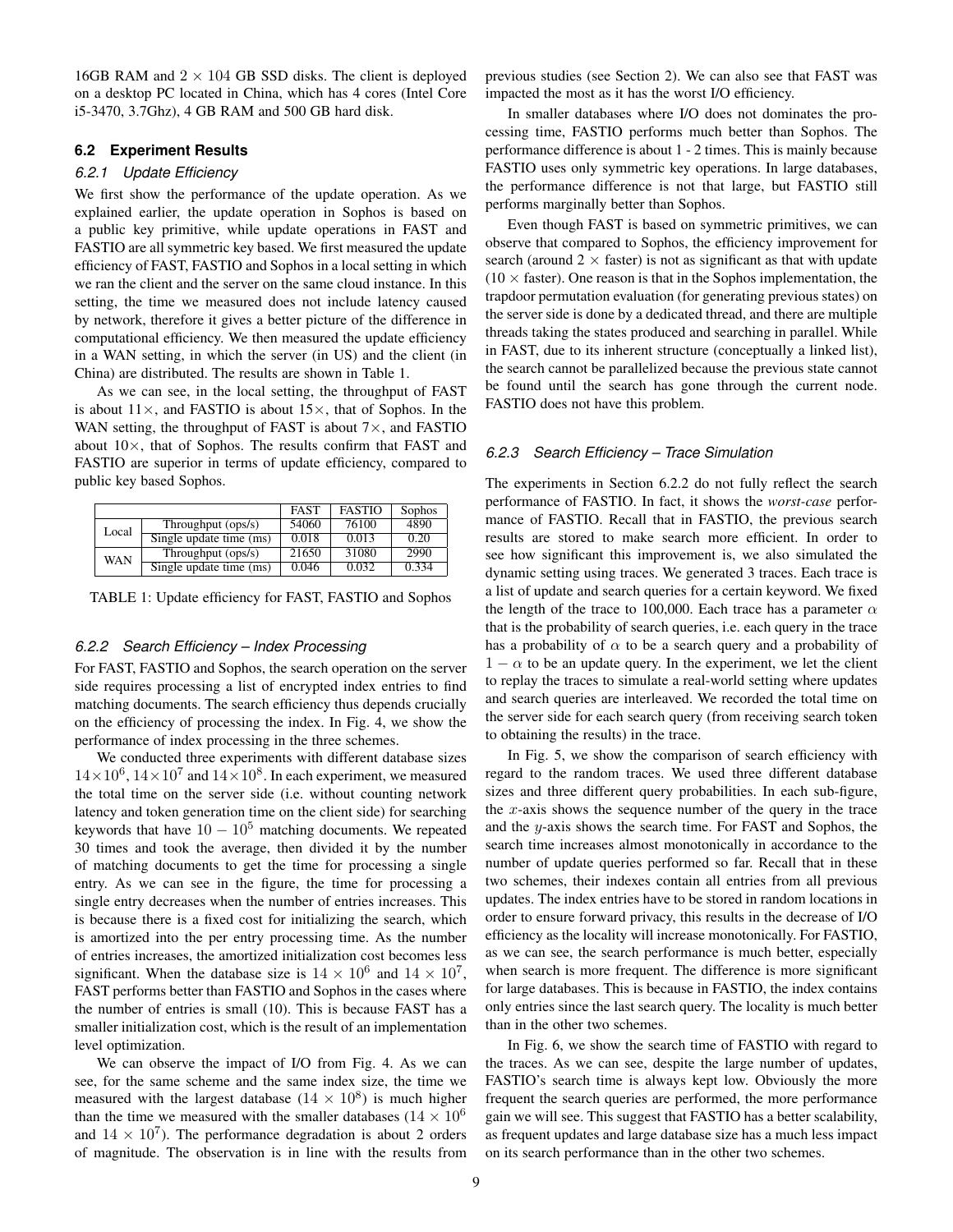



Fig. 6: Trace simulation for FASTIO. Search time is presented in log scale.

# **7 CONCLUSION**

Designing searchable symmetric encryption is not trivial if we want to combine efficiency and forward privacy, which are two irreconcilable properties. In this paper, we designed two forward private searchable symmetric encryption schemes, both achieve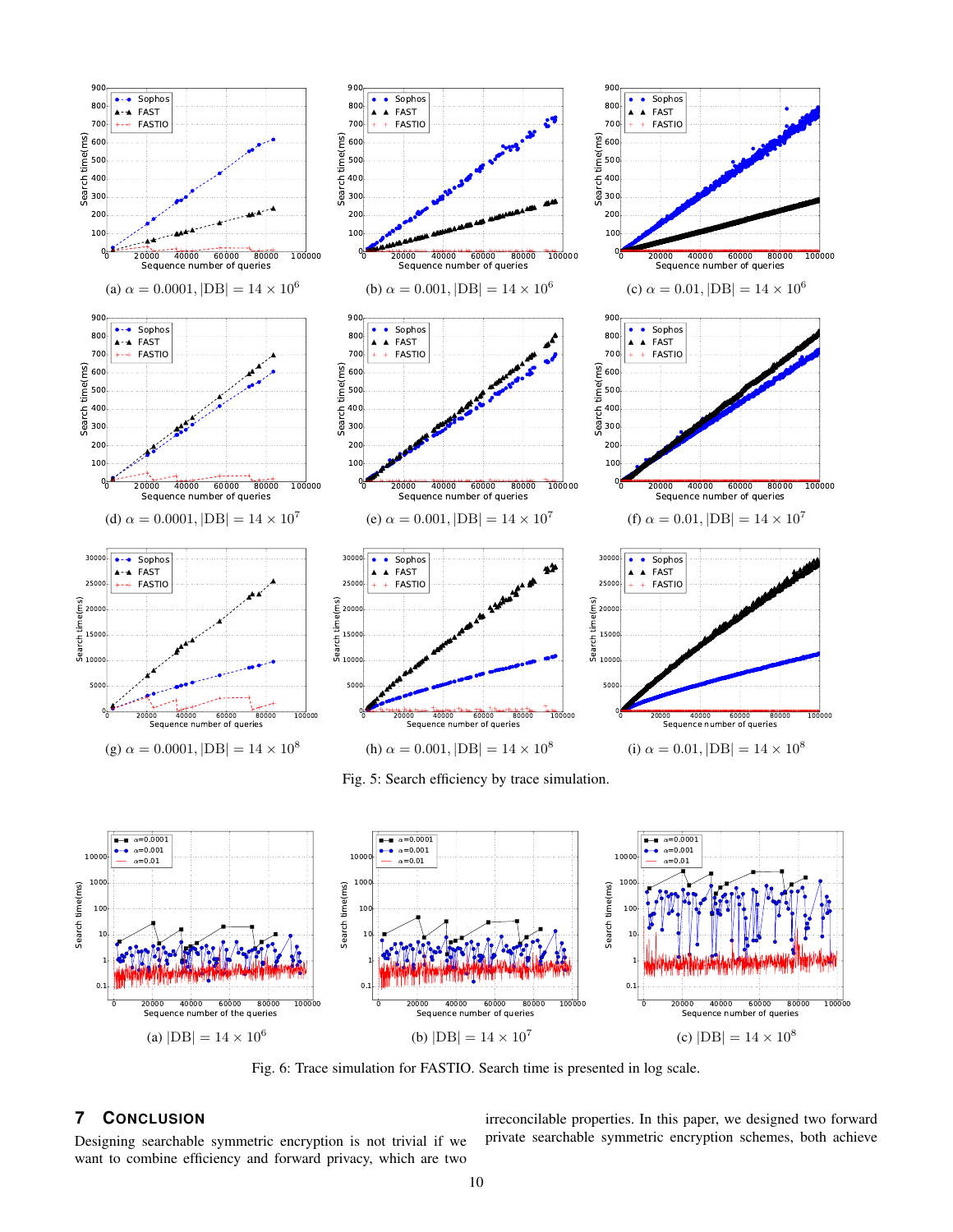optimal computational and communicational complexity. As the first attempt, FAST utilized a state based approach and is computation friendly for its symmetric construction. Based on the idea from FAST and utilizing intrinsic leakage, our second construction FASTIO improves I/O efficiency significantly. Our experiment results demonstrated that our schemes are efficient and scalable.

Future work and Open questions For static searchable encryption, Cash et al. [10] gave theoretical bounds of locality, storage, and read efficiency and showed the relationship between them and the security notion. For dynamic searchable encryption, the relationship has not been well-understood and there has not been any theoretical study to establish the bounds. We would like to investigate in this direction so that we can understand better the limit and margin of further performance improvement.

In addition, modern data management system leverage distributed and parallel architecture to handle large amount of data. For SSE, search efficiency will sharply drop when the database is out of the capability of the single machine. In fact, even for plaintext database, it's not practical to be deployed on a single server. We would like to investigate searchable encryption in distributed and parallel settings.

# **ACKNOWLEDGMENT**

The authors would like to thank the editor and the anonymous reviewers for their help in improving the paper. This work is supported by the National Natural Science Foundation of China (Grant No. 61572294, Grant No. 61632020), the Special Fund for General Scientific Research in Shandong University (Grant No. 2017JC019), and by the Engineering and Physical Sciences Research Council of UK (Grant No. EP/M013561/2). Qiuliang Xu and Changyu Dong are corresponding authors.

## **REFERENCES**

- [1] M. S. Islam, M. Kuzu, and M. Kantarcioglu, "Access pattern disclosure on searchable encryption: Ramification, attack and mitigation." in *NDSS*, 2012.
- [2] D. Cash, P. Grubbs, J. Perry, and T. Ristenpart, "Leakage-abuse attacks against searchable encryption," in *ACM CCS*, 2015, pp. 668–679.
- [3] Y. Zhang, J. Katz, and C. Papamanthou, "All your queries are belong to us: The power of file-injection attacks on searchable encryption," in *USENIX Security*, 2016, pp. 707–720.
- [4] E. Stefanov, C. Papamanthou, and E. Shi, "Practical dynamic searchable encryption with small leakage." in *NDSS*, 2014.
- [5] S. Garg, P. Mohassel, and C. Papamanthou, "TWORAM: efficient oblivious RAM in two rounds with applications to searchable encryption," in *CRYPTO*, 2016, pp. 563–592.
- [6] T. Hoang, A. A. Yavuz, and J. Guajardo, "Practical and secure dynamic searchable encryption via oblivious access on distributed data structure," in *ACSAC*, 2016, pp. 302–313.
- [7] Y.-C. Chang and M. Mitzenmacher, "Privacy preserving keyword searches on remote encrypted data," in *ACNS*, 2005, pp. 442–455.
- [8] R. Bost, "Σoϕoς: Forward secure searchable encryption," in *ACM CCS*, 2016, pp. 1143–1154.
- [9] D. Cash, S. Jarecki, C. Jutla, H. Krawczyk, M.-C. Roşu, and M. Steiner, "Highly-scalable searchable symmetric encryption with support for boolean queries," in *CRYPTO*, 2013, pp. 353–373.
- [10] D. Cash and S. Tessaro, "The locality of searchable symmetric encryption," in *EUROCRYPT*, 2014, pp. 351–368.
- [11] C. Gentry *et al.*, "Fully homomorphic encryption using ideal lattices." in *STOC*, vol. 9, no. 2009, 2009, pp. 169–178.
- [12] O. Goldreich, "Towards a theory of software protection and simulation by oblivious rams," in *STOC*, 1987, pp. 182–194.
- [13] O. Goldreich and R. Ostrovsky, "Software protection and simulation on oblivious rams," *JACM*, vol. 43, no. 3, pp. 431–473, 1996.
- [14] A. C. Yao, "Protocols for secure computations," in *FOCS*, 1982, pp. 160–164.
- [15] O. Goldreich, S. Micali, and A. Wigderson, "How to play any mental game," in *STOC*, 1987, pp. 218–229.
- [16] D. X. Song, D. Wagner, and A. Perrig, "Practical techniques for searches on encrypted data," in *IEEE (SP).*, 2000, pp. 44–55.
- [17] R. Curtmola, J. Garay, S. Kamara, and R. Ostrovsky, "Searchable symmetric encryption: improved definitions and efficient constructions," *Journal of Computer Security*, vol. 19, no. 5, pp. 895–934, 2011.
- [18] M. Chase and S. Kamara, "Structured encryption and controlled disclosure," in *ASIACRYPT*, 2010, pp. 577–594.
- [19] S. Kamara, C. Papamanthou, and T. Roeder, "Dynamic searchable symmetric encryption," in *ACM CCS*, 2012, pp. 965–976.
- [20] C. Dong, G. Russello, and N. Dulay, "Shared and searchable encrypted data for untrusted servers," *Journal of Computer Security*, vol. 19, no. 3, pp. 367–397, 2011.
- [21] S. Kamara and C. Papamanthou, "Parallel and dynamic searchable symmetric encryption," in *FC*, 2013, pp. 258–274.
- [22] S.-F. Sun, J. K. Liu, A. Sakzad, R. Steinfeld, and T. H. Yuen, "An efficient non-interactive multi-client searchable encryption with support for boolean queries," in *ESORICS*, 2016, pp. 154–172.
- [23] F. Hahn and F. Kerschbaum, "Searchable encryption with secure and efficient updates," in *ACM CCS*, 2014, pp. 310–320.
- [24] M. Naveed, M. Prabhakaran, and C. A. Gunter, "Dynamic searchable encryption via blind storage," in *IEEE (SP).*, 2014, pp. 639–654.
- [25] S. Gajek, "Dynamic symmetric searchable encryption from constrained functional encryption," in *CT-RSA*, 2016, pp. 75–89.
- [26] Z. Xia, X. Wang, X. Sun, and Q. Wang, "A secure and dynamic multi-keyword ranked search scheme over encrypted cloud data," *IEEE Transactions on Parallel and Distributed Systems*, vol. 27, no. 2, pp. 340–352, 2016.
- [27] D. Cash, J. Jaeger, S. Jarecki, C. S. Jutla, H. Krawczyk, M. Rosu, and M. Steiner, "Dynamic searchable encryption in very-large databases: Data structures and implementation," in *NDSS*, 2014.
- [28] G. Asharov, M. Naor, G. Segev, and I. Shahaf, "Searchable symmetric encryption: Optimal locality in linear space via two-dimensional balanced allocations," in *STOC*, 2016, pp. 1101–1114.
- [29] I. Demertzis and C. Papamanthou, "Fast searchable encryption with tunable locality," in *SIGMOD*, 2017, pp. 1053–1067.
- [30] I. Demertzis, D. Papadopoulos, and C. Papamanthou, "Searchable encryption with optimal locality: Achieving sublogarithmic read efficiency," *IACR eprint*, 2017.
- [31] I. Miers and P. Mohassel, "Io-dsse: Scaling dynamic searchable encryption to millions of indexes by improving locality," *IACR eprint*, 2017.
- [32] R. W. F. Lai and S. S. M. Chow, "Forward-secure searchable encryption on labeled bipartite graphs," in *ACNS*, 2017, pp. 478–497.
- [33] R. Bost, B. Minaud, and O. Ohrimenko, "Forward and backward private searchable encryption from constrained cryptographic primitives," in *ACM CCS*, 2017, pp. 1465–1482.
- [34] K. S. Kim, M. Kim, D. Lee, J. H. Park, and W. Kim, "Forward secure dynamic searchable symmetric encryption with efficient updates," in *ACM CCS*, 2017, pp. 1449–1463.
- [35] M. Etemad, A. Küpçü, C. Papamanthou, and D. Evans, "Efficient dynamic searchable encryption with forward privacy," *PoPETs*, vol. 2018, no. 1, pp. 5–20, 2018.
- [36] E. Stefanov, M. Van Dijk, E. Shi, C. Fletcher, L. Ren, X. Yu, and S. Devadas, "Path oram: an extremely simple oblivious ram protocol," in *ACM CCS*, 2013, pp. 299–310.
- [37] E. Shi, T.-H. H. Chan, E. Stefanov, and M. Li, "Oblivious ram with O((logN)<sup>3</sup> ) worst-case cost." in *ASIACRYPT*, 2011, pp. 197–214.

# **APPENDIX A PROOF OF THEOREM 1**

*Proof:* We model the two hash functions  $H_1$  and  $H_2$  as random oracles. The oracles for  $H_1$  and  $H_2$  are identical except for different output lengths. Each oracle maintains a mapping  $H_i$ that stores input/output pairs  $(in,out)$  where  $in \in \{0,1\}^*$  and *out* ∈ {0, 1}<sup> $\ell$ </sup> where  $\ell$  is the the length of the hash function's output. Given an input string x, the oracle first checks mapping  $H_i$ , if there is an entry for  $x$  then it returns the value associated with  $x$  and terminates here. If there is not an entry for  $x$  in  $H_i$ , the oracle randomly picks a string y from  $\{0,1\}^{\ell}$ , then stores  $(x, y)$  in  $\mathbf{H}_i$  and returns y.

We prove through a sequence of games. We start from  $\text{Real}_{\mathcal{A}}^{\Pi}(\lambda)$ and construct a sequence of games that differs slightly from the previous game and show they are indistinguishable. Eventually we reach the last game that is **Ideal**  $A_{\lambda,S}^{[\Lambda]}(\lambda)$ . By the transitive property of the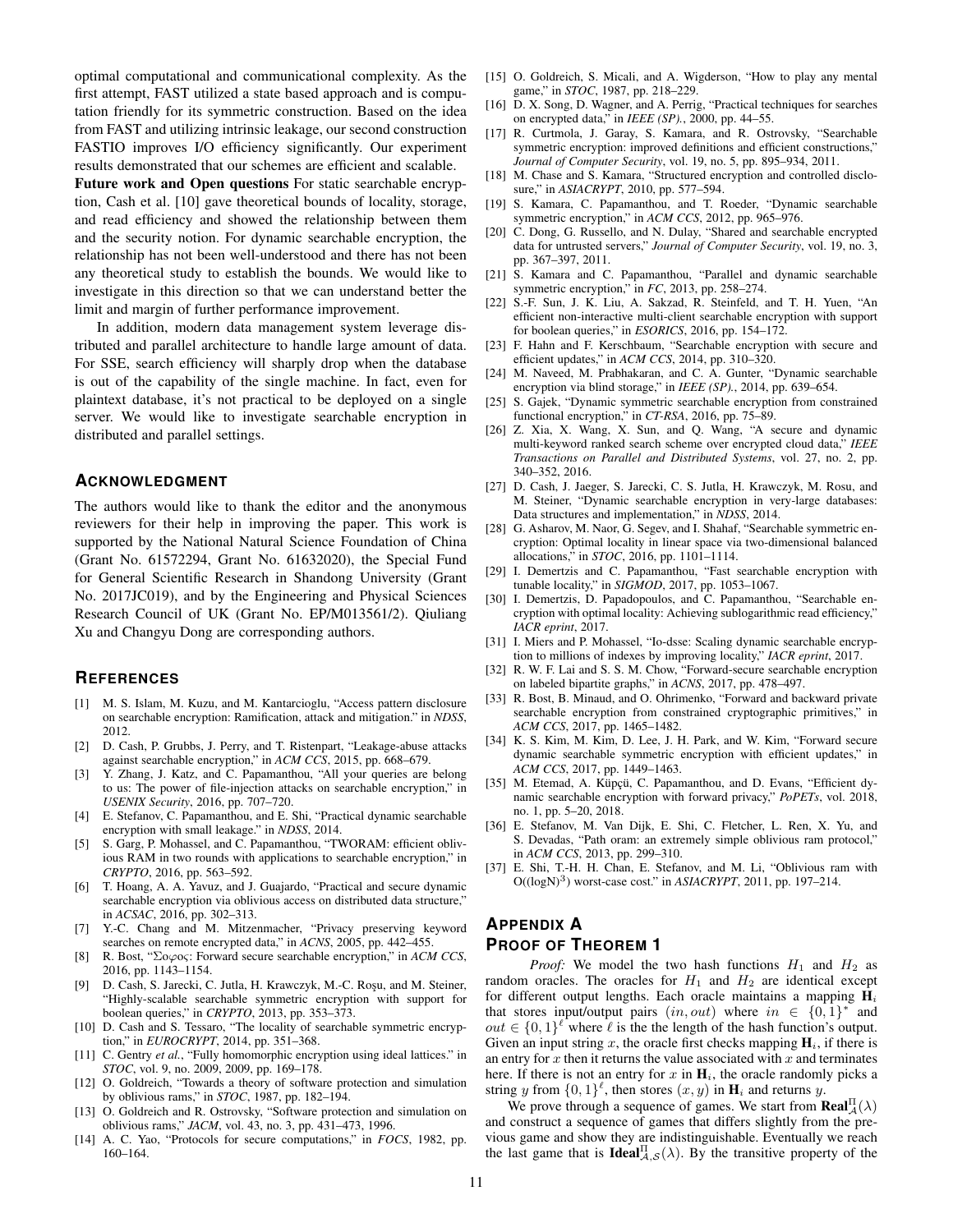indistinguishability, we conclude that  $\text{Real}_{\mathcal{A}}^{\Pi}(\lambda)$  is indistinguishable from **Ideal** $A_{\mathcal{A},\mathcal{S}}^{II}(\lambda)$  and complete our proof.

**Hybrid**  $G_1$ :  $G_1$  is the same as **Real**  $\mathbb{R}(\lambda)$  except that instead of generating  $t_w$  using  $F$ , the experiment maintain a mapping Token to store  $(h(w), t_w)$  pairs. In the search protocol, when  $t_w$  is needed, the experiment first checks whether there is an entry in Token for  $h(w)$ , if so returns the entry; otherwise randomly picks a  $t_w$  in  $\{0, 1\}^l$ and stores the  $(h(w), t_w)$  pair in Token. It's trivial to see that  $G_1$ and **Real** $\prod_{\alpha}^{\Pi}(\lambda)$  are indistinguishable, otherwise we can distinguish a pseudo-random function  $F$  and a truly random function.

**Hybrid**  $G_2$ :  $G_2$  differs from  $G_1$  in two places. Firstly, the experiment maintains a mapping Key. In the update protocol (line 9 in Fig. 1), after  $k_{c+1}$  is generated, the experiment stores  $(w||(c + 1), k_{c+1})$  in Key. Secondly, instead of querying  $H_1$  in the update protocol, a random string is used. The random string is used to program the random oracle when a search query is issued. More specially, Instead of doing  $u \leftarrow H_1(t_w||st_{c+1})$ , which is line 13 in the update protocol in Fig. 1, the experiment does the following:

$$
u \stackrel{\$}{\leftarrow} \{0,1\}^{\ell} \mathbf{L}[t_w || st_{c+1}] \leftarrow u
$$

where **L** is a mapping maintained by the experiment. The second change is in the search protocol. The following is added after line 20 and line 21 of the search protocol:

$$
\begin{array}{l}\n\textbf{for } i = 1 \textbf{ to c do} \\
\mathbf{H}_1[t_w||st_{c+1}] \leftarrow \mathbf{L}[t_w||st_{c+1}] \\
k_i \leftarrow \textbf{Key}[w||i] \\
st_{i-1} \leftarrow P^{-1}(k_i, st_i) \\
\textbf{end for}\n\end{array}
$$

where  $H_1$  is the table for random oracle  $H_1$ .

Now  $G_1$  and  $G_2$  behaves exactly the same except that in  $G_2$ , with some probability inconsistency in random oracle query results can be observed. In  $G_2$ ,  $\mathbf{H}_1$  is not updated immediately. For  $t_w||st_{c+1}$ , the corresponding value  $u$  is generated in the update protocol. However,  $u$ is only pushed into  $H_1$  when a search query is issued. After the update with state  $t_w||st_{c+1}$ , if the adversary queries  $H_1$  with  $t_w||st_{c+1}$ before the next search query, it will get a value  $u'$  such that with a overwhelming probability  $u' \neq u$  because  $H_1[t_w||st_{c+1}]$  has not been updated and a random string  $u'$  is chosen by the oracle in this case. If the adversary queries  $H_1$  with  $t_w||st_{c+1}$  again after the next search query, u will be updated to the  $H_1$  and the query result will be  $u$ . If the inconsistency is observed (we denote this event as  $Bad$ ), the adversary knows it is in  $G_2$ . We have:

$$
\Pr[G_1 = 1] - \Pr[G_2 = 1] \le \Pr[\mathbf{Bad}]
$$

Note that the event Bad can only happen if the adversary can query the oracle with  $t_w||st_{c+1}$ . Since  $st_{c+1}$  is pseudorandom, the probability of the adversary choosing  $st_{c+1}$  by chance is  $2^{-\lambda}$  + negl( $\lambda$ ). A PPT adversary can make at most  $q_1 = \text{poly}(\lambda)$ guesses, then  $\Pr[\text{Bad}] \leq \frac{q_1}{2\lambda} + q_1 \cdot \text{negl}(\lambda)$ . The probability is negligible and  $G_1$  and  $G_2$  are indistinguishable.

**Hybrid**  $G_3$ :  $G_3$  is obtained from  $G_2$  in a similar way. In the update protocol, we replace the line  $e \leftarrow (ind||op||k_{c+1}) \oplus H_2(t_w||st_{c+1})$ (line 12 in Fig. 1) with the following:

$$
u \stackrel{\$}{\leftarrow} \{0,1\}^{l+\lambda+1}
$$
  
\n
$$
\mathbf{E}[t_w||st_{c+1}] \leftarrow u
$$
  
\n
$$
e \leftarrow (ind||op||k_{c+1}) \oplus u
$$

where E is a mapping maintained by the experiment. Similarly, the following is added after line 20 and line 21 of the search protocol:

$$
\begin{array}{l}\n\textbf{for } i = 1 \textbf{ to c do} \\
\mathbf{H}_2[t_w||st_{c+1}] \leftarrow \mathbf{E}[t_w||st_{c+1}] \\
k_i \leftarrow \mathbf{Key}[w||i] \\
st_{i-1} \leftarrow P^{-1}(k_i, st_i) \\
\textbf{end for}\n\end{array}
$$

Using the same argument, we can conclude that  $G_2$  and  $G_3$  are indistinguishable.

**Hybrid**  $G_4$ : In  $G_4$ , the client side algorithms are changed as shown in Fig. 7. The main difference between  $G_4$  and  $G_3$  is that in  $G_4$ , st and k is generated on the fly when search is performed. In  $G_4$  a mapping Updates is maintained by the experiment to record all the

$$
\textsf{Setup}(\lambda,\perp;\perp)
$$

*Client:*  
1: 
$$
\mathbf{L}, \mathbf{E} \leftarrow \text{empty map}
$$

2: 
$$
v \leftarrow 0
$$

$$
\cdots
$$

Update $(k_s, \Sigma, ind, w, op; T)$ 

|     | $\cdot$ , , , , , , , ,                                                        |
|-----|--------------------------------------------------------------------------------|
|     | Client:                                                                        |
|     | $3: v \leftarrow v + 1$                                                        |
|     | 4: Append $(v, op, ind)$ to                                                    |
|     | Updates[ $w$ ]                                                                 |
|     | 5: $L[v] \xleftarrow{\$} \{0,1\}^{\ell}$                                       |
|     | 6: $\mathbf{E}[v] \xleftarrow{\$} \{0,1\}^{l+\lambda+1}$                       |
|     | 7: send $(L[v], E[v])$ to server                                               |
|     |                                                                                |
|     | Search $(k_s, \Sigma, w; T)$                                                   |
|     | Client:                                                                        |
|     | 8: if Token $[h(w)] = \perp$ then                                              |
| 9:  | <b>Token</b> $[h(w)] \stackrel{\$}{\leftarrow} \{0,1\}^{\lambda}$              |
|     | $10:$ end if                                                                   |
|     | 11: $t_w \leftarrow \textbf{Token}[h(w)]$                                      |
|     | 12: if $\Sigma[w] = \bot$ then                                                 |
|     | 13: $\mathbf{\Sigma}[w] \stackrel{\$}{\leftarrow} \{0,1\}^{\lambda}$           |
|     | $14:$ end if                                                                   |
|     | 15: $st_0 \leftarrow \Sigma[w]$                                                |
|     | 16: $c \leftarrow  \textbf{Updates}[w] $                                       |
|     | 17: $[(u_0, op_0, ind_0), , (u_c, op_c, ind_c)] \leftarrow \text{Update}[w]$   |
|     | 18: if $c=0$ then                                                              |
| 19: | return $\emptyset$                                                             |
|     | $20:$ end if                                                                   |
|     | 21: for $i=1$ to c do                                                          |
| 22: | if Key $[w  i] \neq \perp$ then                                                |
| 23: | $k_i \leftarrow \text{Key}[w  i]$                                              |
| 24: | else                                                                           |
| 25: | $k_i \leftarrow \{0,1\}^{\lambda}$                                             |
| 26: | $\mathbf{Key}[w  i] \leftarrow k_i$                                            |
|     | $27:$ end if                                                                   |
|     | 28: $st_i \leftarrow P(k_i, st_{i-1})$                                         |
|     | 29: $\mathbf{H}_1(t_w  st_i) \leftarrow \mathbf{L}[u_i]$                       |
| 30: | $\mathbf{H}_2(t_w  st_i) \leftarrow \mathbf{E}[u_i] \oplus (ind_i  op_i  k_i)$ |
|     | $31:$ end for                                                                  |
| 32: | send $(t_w, st_c, c)$ to Server                                                |

Fig. 7: Description of hybrid G<sup>4</sup>

update requests since the last search query. Unlike in  $G_3$  where the random oracle query results are chosen according to  $t_w||st_{c+1}$ , in  $G_4$ the values are chosen randomly without the knowledge of  $st$  (line 5) and 6, Fig. 7). Then when performing a search,  $st_0$  is generated if this the first search query of w (line 12 - 15, Fig. 7). Then  $k_i$ ,  $st_i$  are generated retrospectively and then the oracle is updated accordingly (line 21 - 31, Fig 7). The change however are not observable by the adversary. From the adversary's perspectively,  $G_3$  and  $G_4$  behaves exactly the same: in both games the update protocol outputs two uniformly random strings, and the search protocol outputs  $(t_w, k_w, c)$ that has the same distribution in the two games. Therefore they are perfectly indistinguishable.

$$
\Pr[G_3 = 1] = \Pr[G_4 = 1]
$$

**Ideal**<sup>II</sup> $A, S(\lambda)$ : in this game, a simulator must generate a view given only the leakage functions, but not the actual data and queries. For convenience, in the proof we will use *search pattern* and *update history* instead of using the search leakage function  $\mathcal{L}_{\text{Search}}(w)$ directly. The two can be constructed from the leakage function. The search pattern  $sp(w) = \{j | q_j = w \text{ in Hist}\}\$  reveals which queries in the history are search queries with regard to  $w$ . The update history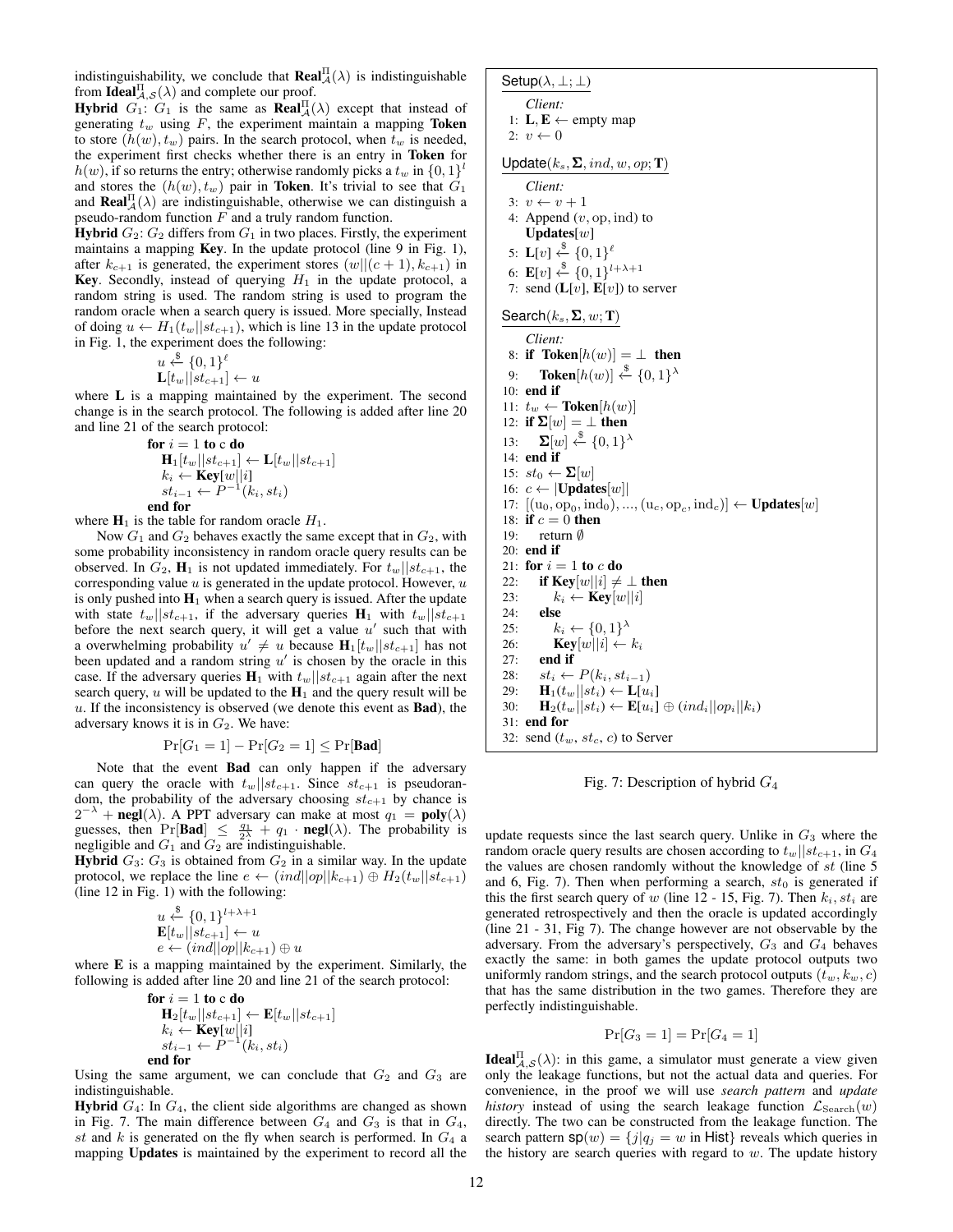$S$ . Setup() *Client:* 1:  $L, E \leftarrow$  empty map 2:  $v \leftarrow 0$ S.Update() *Client:* 3:  $v \leftarrow v + 1$ 4:  $\mathbf{L}[v] \stackrel{\$}{\leftarrow} \{0,1\}^{\ell}$ 5:  $\mathbf{E}[v] \xleftarrow{\$} \{0,1\}^{l+\lambda+1}$ 6: send  $(L[v], E[v])$  to Server  $\mathcal{S}$ . Search(sp(w), uh(w)) *Client:* 7:  $w \leftarrow \min sp(w)$ 8: if Token $[w] = \perp$  then 9: Token $[\underline{w}] \overset{\$}{\leftarrow} \{0,1\}^{\lambda}$ 10: end if 11:  $t_w \leftarrow \textbf{Token}[w]$ 12: if  $\Sigma[w] = \bot$  then 13:  $\mathbf{\Sigma}[\underline{w}] \xleftarrow{\$} \{0,1\}^{\lambda}$ 14: end if 15:  $st_0 \leftarrow \Sigma[\underline{w}]$ 16:  $c \leftarrow |\textbf{uh}(w)|$ 17:  $[(u_0, op_0, ind_0), ..., (u_c, op_c, ind_c)] \leftarrow \textbf{uh}(w)$ 18: if  $c = 0$  then 19: return ∅ 20: end if 21: for  $i = 1$  to c do 22: if Key $|w||i| \neq \perp$  then 23:  $k_i \leftarrow \text{Key}[w||i]$ 24: else  $25:$  $\xleftarrow{\$}$  {0, 1}<sup> $\lambda$ </sup> 26: **Key** $[\underline{w}||i] \leftarrow k_i$ 27: end if 28:  $st_i \leftarrow P(k_i, st_{i-1})$ 29:  $\mathbf{H}_1(t_w||st_i) \leftarrow \mathbf{L}[u_i]$ 30:  $\mathbf{H}_2(t_w||st_i) \leftarrow \mathbf{E}[u_i] \oplus (ind_i||op_i||k_i)$ 31: end for 32: send  $(t_w, st_c, c)$  to Server

Fig. 8: Description of simulator  $S$ 

 $up(w) = \{(j, op_j, ind_j) | q_j = (ind_j, w, op_j) \text{ for each } q_j \text{ in Hist}\}\$ reveals which queries in the history are update queries with regard to  $w$ , as well as the update types and the document identifiers. We use  $up^{>k}(w)$  to denote the partial update history after the k-th query. It is clear that  $sp(w)$  can be obtained from  $qp(w)$  by throwing away all update requests, and  $up(w)$  can be obtained from  $(ap(w), qp(w))$  by combining the information about update queries. They do not require additional information beyond what the leakage function allowed.

The simulator  $S$  is shown in Fig. 8. The simulator maintains two mappings for simulating random oracle queries, and a counter to record the number of updates since the initialization of the system. For each update query, two random strings are chosen. In the search protocol, we use  $\underline{w} = min$  sp(w) to denote the very first index that  $w$  appeared in search pattern. Each  $w$  uniquely identify an unknown keyword  $w$  and the simulator can just use  $w$  without knowing  $w$ . The token  $t_w$  is associated with w. The simulator can use the update history to decide the update queries with regard to  $w$  and their sequence number. Then states and keys can be generated given the update history. Then the random oracles are updated. The view produced by the simulator is perfectly indistinguishable from the one produced in  $G_4$ .

$$
\Pr[\mathbf{Ideal}_{\mathcal{A},\mathcal{S}}^{\Pi}(\lambda) = 1] = \Pr[G_4 = 1]
$$

Summing up, we have

$$
\Pr[\textbf{Real}_{\mathcal{A}}^{\Pi}(\lambda) = 1] - \Pr[\textbf{Ideal}_{\mathcal{A},\mathcal{S}}^{\Pi}(\lambda) = 1] \le \textbf{negl}(\lambda)
$$

 $\Box$ 

Q.E.D.

# **APPENDIX B PROOF OF THEOREM 2**

*Proof:* We model the two hash functions  $H_1$  and  $H_2$  as random oracles and prove through a sequence of games.

**Hybrid**  $G_1$ :  $G_1$  is the same as **Real** $\overline{A}(\lambda)$  except that instead of generating  $t_w$  using  $F$ , the experiment maintain a mapping **Token** to store  $(h(w), t_w)$  pairs. In the search protocol, when  $\hat{t}_w$  is needed, the experiment first checks whether there is an entry in Token for  $h(w)$ , if so returns the entry; otherwise randomly picks a  $t_w$  in  $\{0, 1\}^l$ and stores the  $(h(w), t_w)$  pair in **Token**. It's trivial to see that  $G_1$ and **Real** $\prod_{\alpha}^{H}(\lambda)$  are indistinguishable, otherwise we can distinguish a pseudo-random function  $F$  and a truly random function.

**Hybrid**  $G_2$ :  $G_2$  differs from  $G_1$  in that instead of querying  $H_1$  in the update protocol, a random string is used. The random string is used to program the random oracle when a search query is issued. More specially, Instead of doing  $u \leftarrow H_1(st||(c+1))$ , which is line 9 in the update protocol in Fig. 3, the experiment does the following:

$$
u \stackrel{\$}{\leftarrow} \{0,1\}^{\ell} \mathbf{UT}[st||(c+1)] \leftarrow u
$$

where UT is a mapping maintained by the experiment. The second change is in the search protocol. The following is added in between line 19 and line 20 of the search protocol:

$$
\begin{array}{l}\n\textbf{for } i = 1 \textbf{ to } c \textbf{ do} \\
\mathbf{H}_1[st||i] \leftarrow \mathbf{UT}[st||i] \\
\textbf{end for}\n\end{array}
$$

where  $H_1$  is the table for random oracle  $H_1$ .

Now  $G_1$  and  $G_2$  behaves exactly the same except that in  $G_2$ , with some probability inconsistency in random oracle query results can be observed. In  $G_2$ ,  $\mathbf{H}_1$  is not updated immediately. For  $st||(c+1)$ , the corresponding value  $u$  is generated in the update protocol. However,  $u$  is only pushed into  $H_1$  when a search query is issued. After the update with state st and counter  $c + 1$ , if the adversary queries  $H_1$ with  $st||(c+1)$  before the next search query, it will get a value u' such that with a overwhelming probability  $u' \neq u$  because  $H_1[st||(c+1)]$ has not been updated and a random string  $u'$  is chosen by the oracle in this case. If the adversary queries  $H_1$  with  $st||(c+1)$  again after the next search query, u will be updated to the  $H_1$  and the query result will be  $u$ . If the inconsistency is observed (we denote this event as **Bad**), the adversary knows it is in  $G_2$ . We have:

$$
\Pr[G_1 = 1] - \Pr[G_2 = 1] \le \Pr[\mathbf{Bad}]
$$

Note that the event Bad can only happen if the adversary can query the oracle with  $st||(c+1)$ . Since  $st \stackrel{\$}{\leftarrow} \{0,1\}^{\lambda}$ , the probability of the adversary choosing st by chance is  $2^{-\lambda}$ . A PPT adversary can make at most  $q_1 = \text{poly}(\lambda)$  guesses, then  $Pr[\text{Bad}] \leq \frac{q_1}{2\lambda}$ . The probability is negligible and  $G_1$  and  $G_2$  are indistinguishable.

**Hybrid**  $G_3$ :  $G_3$  is obtained from  $G_2$  in a similar way. In the update protocol, we replace the line  $e \leftarrow (ind||op) \oplus H_2(st||(c+1))$  with the following:

$$
u \stackrel{\$}{\leftarrow} \{0,1\}^{l+1}
$$
  

$$
\mathbf{E}[st||(c+1)] \leftarrow u
$$
  

$$
e \leftarrow (ind||op) \oplus u
$$

where E is a mapping maintained by the experiment. Similarly, the following is added in after line 19 of the search protocol:

for 
$$
i = 1
$$
 to c do  
\n
$$
H_2[st||i] \leftarrow E[st||i]
$$
\nend for

Using the same argument, we can conclude that  $G_2$  and  $G_3$  are indistinguishable.

**Hybrid**  $G_4$ : In  $G_4$ , the client side protocols are changed as shown in Fig. 9. The main difference between  $G_4$  and  $G_3$  is that in  $G_4$ , st is generated on the fly when search is performed. In  $G_4$  a mapping Updates is maintained by the experiment to record all the update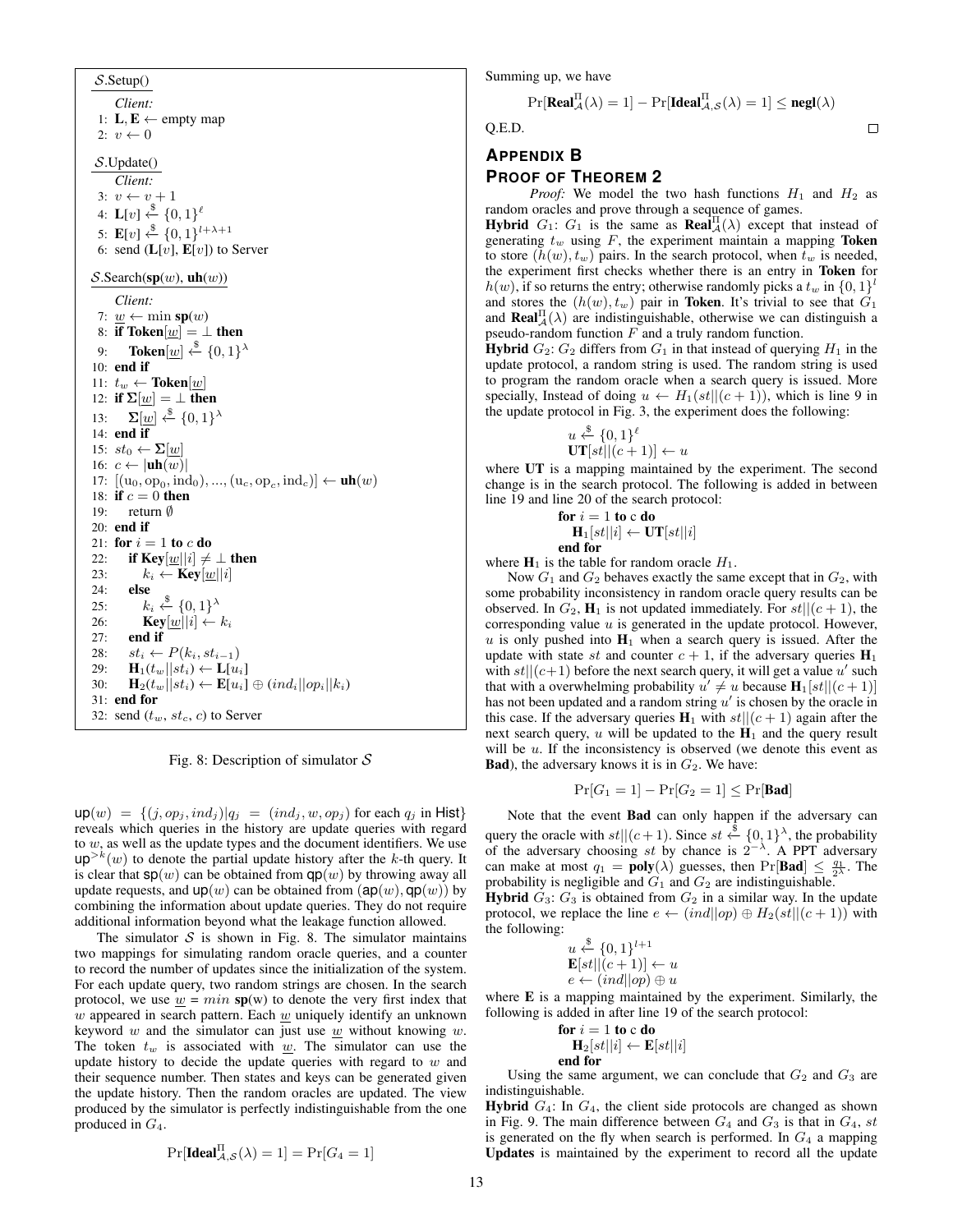Setup( $\lambda, \perp; \perp$ ) *Client:* 1:  $UT, E \leftarrow \text{empty map}$ 2:  $v \leftarrow 0$ Update $(k_s, \Sigma, ind, w, op; T_e)$ *Client:* 3:  $v \leftarrow v + 1$ 4: Append  $(v, op, ind)$  to Updates[w] 5:  $\mathbf{UT}[v] \stackrel{\$}{\leftarrow} \{0,1\}^{\ell}$ 6:  $\mathbf{E}[v] \xleftarrow{\$} \{0,1\}^{l+1}$ 7: send  $(\mathbf{UT}[v], \mathbf{E}[v])$  to server Search $(k_s, \Sigma, w; T_e, T_c)$ *Client:* 8: if Token $[h(w)] = \perp$  then 9: **Token** $[h(w)] \stackrel{\$}{\leftarrow} \{0,1\}^{\lambda}$ 10: end if 11:  $t_w \leftarrow \textbf{Token}[h(w)]$ 12: if Updates[ $w$ ] =  $\perp$  then 13:  $k_w \leftarrow \perp$ 14: else 15:  $k_w \stackrel{\$}{\leftarrow} \{0,1\}^{\lambda}$ 16:  $c \leftarrow |\textbf{Update}[w]|$ 17:  $\{(v_1, \text{op}_1, \text{ind}_1), ..., (v_c, \text{op}_c, \text{ind}_c)\} \leftarrow \text{Updates}[w]$ 18: for  $1 \leq i \leq c$  do 19:  $\mathbf{H}_1(k_w||i) \leftarrow \mathbf{UT}[v_i]$ 20:  $\mathbf{H}_2(k_w||i) \leftarrow \mathbf{E}[v_i] \oplus \text{(op}_i||\text{ind}_i)$  $21:$  end for 22: end if 23: send  $(t_w, k_w, c)$  to Server 24: **Updates**[ $w$ ]  $\leftarrow \perp$ 

Fig. 9: Description of hybrid game  $G_4$ 

requests since the last search query. Unlike in  $G_3$  where the random oracle query results are chosen according to  $st||(c+1)$ , in  $G_4$  the values are chosen randomly without the knowledge of st (line 5 and 6, Fig 9). Then when performing a search,  $k_w$  (i.e. st) is generated retrospectively and then the oracle is updated accordingly (line 15 - 21, Fig 9). The change however are not observable by the adversary. From the adversary's perspectively,  $G_3$  and  $G_4$  behaves exactly the same: in both games the update protocol outputs two uniformly random strings, and the search protocol outputs  $(t_w, k_w, c)$  that has the same distribution in the two games. Therefore they are perfectly indistinguishable

$$
\Pr[G_3 = 1] = \Pr[G_4 = 1]
$$

**Ideal**<sup>II</sup> $A, S(\lambda)$ : in this game, a simulator must generate a view given only the leakage functions, but not the actual data and queries. For convenience, in the proof we will use *search pattern* and *update history* instead of using the search leakage function  $\mathcal{L}_{\text{Search}}(w)$ directly. The two can be constructed from the leakage function. The search pattern  $sp(w) = \{j | q_j = w \text{ in Hist}\}\$  reveals which queries in the history are search queries with regard to  $w$ . The update history  $\mathsf{up}(w) = \{(j, op_j, ind_j) | q_j = (ind_j, w, op_j) \text{ for each } q_j \text{ in Hist}\}\$ reveals which queries in the history are update queries with regard to  $w$ , as well as the update types and the document identifiers. We use  $up^{>k}(w)$  to denote the partial update history after the k-th query. It is clear that  $sp(w)$  can be obtained from  $qp(w)$  by throwing away all update requests, and  $up(w)$  can be obtained from  $(ap(w), qp(w))$  by combining the information about update queries. They do not require additional information beyond what the leakage function allowed.

The simulator  $S$  is shown in Fig. 10. The simulator maintains two mappings for simulating random oracle queries, and a counter to

 $S$ . Setup() *Client:* 1: **UT**,  $E$  ← empty map 2:  $v \leftarrow 0$ S.Update() *Client:* 3:  $v \leftarrow v + 1$ 4:  $\mathbf{UT}[v] \overset{\$}{\leftarrow} \{0,1\}^{\ell}$ 5:  $\mathbf{E}[v] \xleftarrow{\$} \{0,1\}^{l+1}$ 6: send  $(UT[v], E[v])$  to Server  $S$ .Search(sp(w), uh(w)) *Client:* 7:  $\underline{w} \leftarrow \min sp(w)$ 8:  $\overline{w} \leftarrow \max sp(w)$ 9: if Token $[w] = \perp$  then 10: Token $[\underline{w}] \overset{\$}{\leftarrow} \{0,1\}^{\lambda}$ 11: end if 12:  $t_w \leftarrow \textbf{Token}[\underline{w}]$ 13: if  $uh^{>w}(w) = \perp$  then 14:  $k_w \leftarrow \perp$ 15: else 16:  $k_w \stackrel{\$}{\leftarrow} \{0,1\}^{\lambda}$ 17:  $c \leftarrow |\mathbf{uh}^{>w}(w)|$ 18:  $\{(v_1, \text{op}_1, \text{ind}_1), ..., (v_c, \text{op}_c, \text{ind}_c)\}\leftarrow \mathbf{uh}^{>w}(w)$ 19: **for**  $1 \leq i \leq c$  **do** 20:  $\mathbf{H}_1(k_w||i) \leftarrow \mathbf{UT}[v_i]$ 21:  $\mathbf{H}_2(k_w||i) \leftarrow \mathbf{E}[v_i] \oplus \text{(op}_i||\text{ind}_i)$ 22: end for 23: end if 24: send  $(k_w, t_w, c)$  to Server



record the number of updates since the initialization of the system. For each update query, two random strings are chosen. In the search protocol, we use  $\underline{w} = min$  sp(w) to denote the very first index that w appeared in search pattern and  $\overline{w} = max$  sp(w) to denote the last index that w been searched. Each  $\underline{w}$  uniquely identify an unknown keyword w and the simulator can just use  $w$  without knowing  $w$ . The token  $t_w$  is associated with  $w$ . The simulator can use the update history to decide whether there have been new updates since the last search query. If so, a random  $k_w$  is generated and the number of updates after the last search query can be decided given the update history. Then the random oracles are updated. The view produced by the simulator is perfectly indistinguishable from the one produced in  $G_4$ .

$$
\Pr[\mathbf{Ideal}_{\mathcal{A},\mathcal{S}}^{\Pi}(\lambda) = 1] = \Pr[G_4 = 1]
$$

 $\Box$ 

Summing up, we have

Q.E.D.

$$
\Pr[\mathbf{Real}_{\mathcal{A}}^{\Pi}(\lambda) = 1] - \Pr[\mathbf{Ideal}_{\mathcal{A}, \mathcal{S}}^{\Pi}(\lambda) = 1] \le \mathbf{negl}(\lambda)
$$

# **APPENDIX C A BRIEF SUMMERY OF SOPHOS**

Fig. 11 shows the pseudocode of Sophos. The state in Sophos is evolved using a trapdoor permutation  $\pi$ . The client evaluate  $\pi_{SK}^{-1}$ to generate a new state  $ST_{c+1}$  to perform an update. The client only reveals  $ST_{c+1}$ (then constant communication obtained) during a search. At that point, the server can reconstruct all previous states by evaluating  $\pi_{\text{PK}}$ , which enables it to perform search. Because only the client has the secret key SK, the server has no idea about  $ST_{c+1}$ before it revealed, thus forward privacy is obtained.